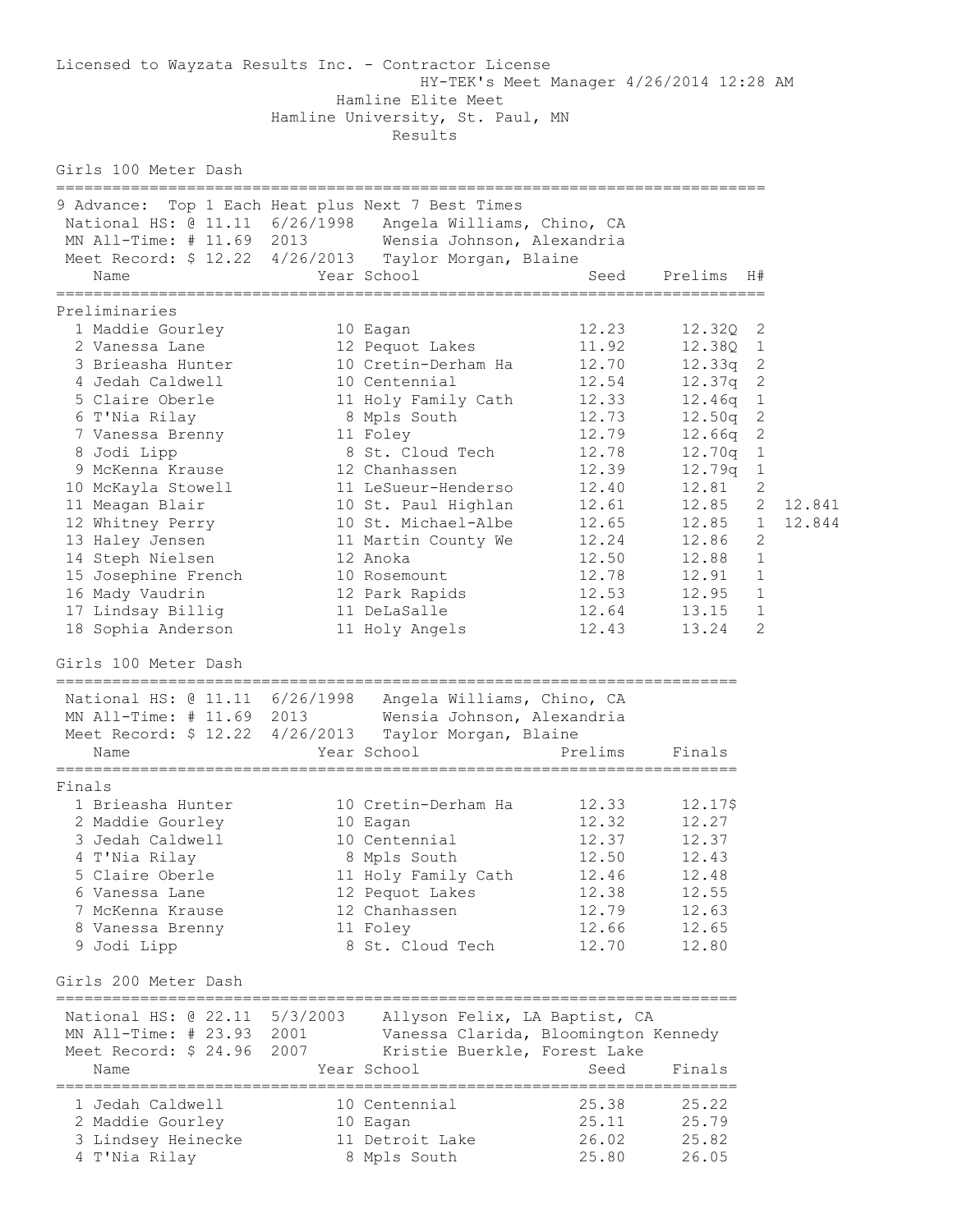| 5 Claire Oberle   | 11 Holy Family Cath | 24.77 | 26.07      |
|-------------------|---------------------|-------|------------|
| 6 Emerald Eqwim * | 12 Eagan            | 25.27 | 26.41      |
| 7 Taylor Amundson | 11 Mankato West     | 25.66 | 26.49      |
| 8 Elizabeth Menne | 11 Mounds View      | 26.11 | 26.67      |
| -- Vanessa Lane   | 12 Pequot Lakes     | 25.85 | <b>DNS</b> |

Girls 400 Meter Dash

=========================================================================

| 6/22/2002<br>National HS: @ 50.69<br>MN All-Time: # 54.36<br>2001<br>Meet Record: \$ 56.48<br>2011<br>Name | Sanya Richards, Aquinas, FL<br>Vanessa Clarida, Bloomington Kennedy<br>Bridget Sweeney, Hopkins<br>Year School | Seed  | Finals  |
|------------------------------------------------------------------------------------------------------------|----------------------------------------------------------------------------------------------------------------|-------|---------|
| 1 Megan Linder                                                                                             | 12 Cretin-Derham Ha                                                                                            | 59.29 | 56.83   |
| 2 Elizabeth Endy                                                                                           | 12 Minnetonka                                                                                                  | 55.95 | 56.85   |
| 3 Ruby Stauber                                                                                             | 10 Wayzata                                                                                                     | 56.55 | 58.06   |
| 4 Haley Lubow                                                                                              | 10 Lakeville South                                                                                             | 58.55 | 58.35   |
| 5 Jenna Gatz                                                                                               | 10 Belle Plaine/Hol                                                                                            | 58.92 | 58.74   |
| 6 Mishya Rowe-Swanson                                                                                      | 12 Mankato East                                                                                                | 59.24 | 59.65   |
| 7 Sophia Anderson                                                                                          | 11 Holy Angels                                                                                                 | 56.28 | 1:00.32 |
| 8 Katie Heilman                                                                                            | 10 Watertown-Mayer                                                                                             | 58.51 | 1:00.56 |
| 9 Marisa Fiecke                                                                                            | 11 Howard Lake-Wave                                                                                            | 59.10 | 1:01.94 |

Girls 800 Meter Run

========================================================================= National HS: @ 1:59.51 6/1/2013 Mary Cain, Bronxville, NY MN All-Time: # 2:08.24 1984 Jeanne Kruckeburg, Blooming Prairie Meet Record: \$ 2:11.11 2012 Samantha Nielsen, Roseville Name Seed Finals (Name Seed Finals ========================================================================= 1 Tess Misgen 9 Shakopee 2:10.46 2:14.57 1:06.939 (1:06.939) 2:14.564 (1:07.625)<br>2 Olivia Dengel 12 Eden Prairie 2 Olivia Dengel 12 Eden Prairie 2:15.11 2:14.60 1:07.062 (1:07.062) 2:14.593 (1:07.531) 3 Liz Miller 12 Watertown-Mayer 2:19.64 2:16.04 1:06.868 (1:06.868) 2:16.037 (1:09.170) 4 Lucille Hoelscher 10 Minnetonka 2:12.33 2:16.24 1:07.399 (1:07.399) 2:16.232 (1:08.834) 5 Kayla Huhnerkoch 11 Redwood Valley 2:17.84 2:16.37 1:07.676 (1:07.676) 2:16.362 (1:08.687) 6 Jennie Scislow 12 St. Croix Luther 2:17.96 2:16.91 1:08.180 (1:08.180) 2:16.908 (1:08.728) 7 Brenley Goertzen 11 East Ridge 2:17.86 2:20.73 1:07.679 (1:07.679) 2:20.721 (1:13.043) 8 Megan Allen 12 Grand Rapids 2:14.11 2:21.68 1:08.045 (1:08.045) 2:21.675 (1:13.630) 9 Morgan Larson 10 Martin County We 2:17.67 2:22.21 1:09.061 (1:09.061) 2:22.203 (1:13.142) 10 Erin Baker 12 Grand Rapids 2:17.67 2:22.22 1:08.542 (1:08.542) 2:22.211 (1:13.669) Girls 1600 Meter Run ========================================================================= National HS: @ 4:33.64 5/16/1982 Polly Plumer, University, CA MN All-Time: # 4:41.42 2005 Elizabeth Yetzer, Lakeville North<br>Meet Record: \$ 4:49.50 2006 Bria Wetsch, Holy Family Bria Wetsch, Holy Family Name The Year School Seed Finals =========================================================================

 1 Anna French 11 Wayzata 5:02.50 4:56.33 1:10.824 (1:10.824) 2:28.618 (1:17.795) 3:45.786 (1:17.168) 4:56.325 (1:10.539) 2 Jenna Truedson 11 Bemidji 5:01.81 4:56.65<br>1:11.193 (1:11.193) 2:29.029 (1:17.836) 3:47.381 (1 1:11.193 (1:11.193) 2:29.029 (1:17.836) 3:47.381 (1:18.353)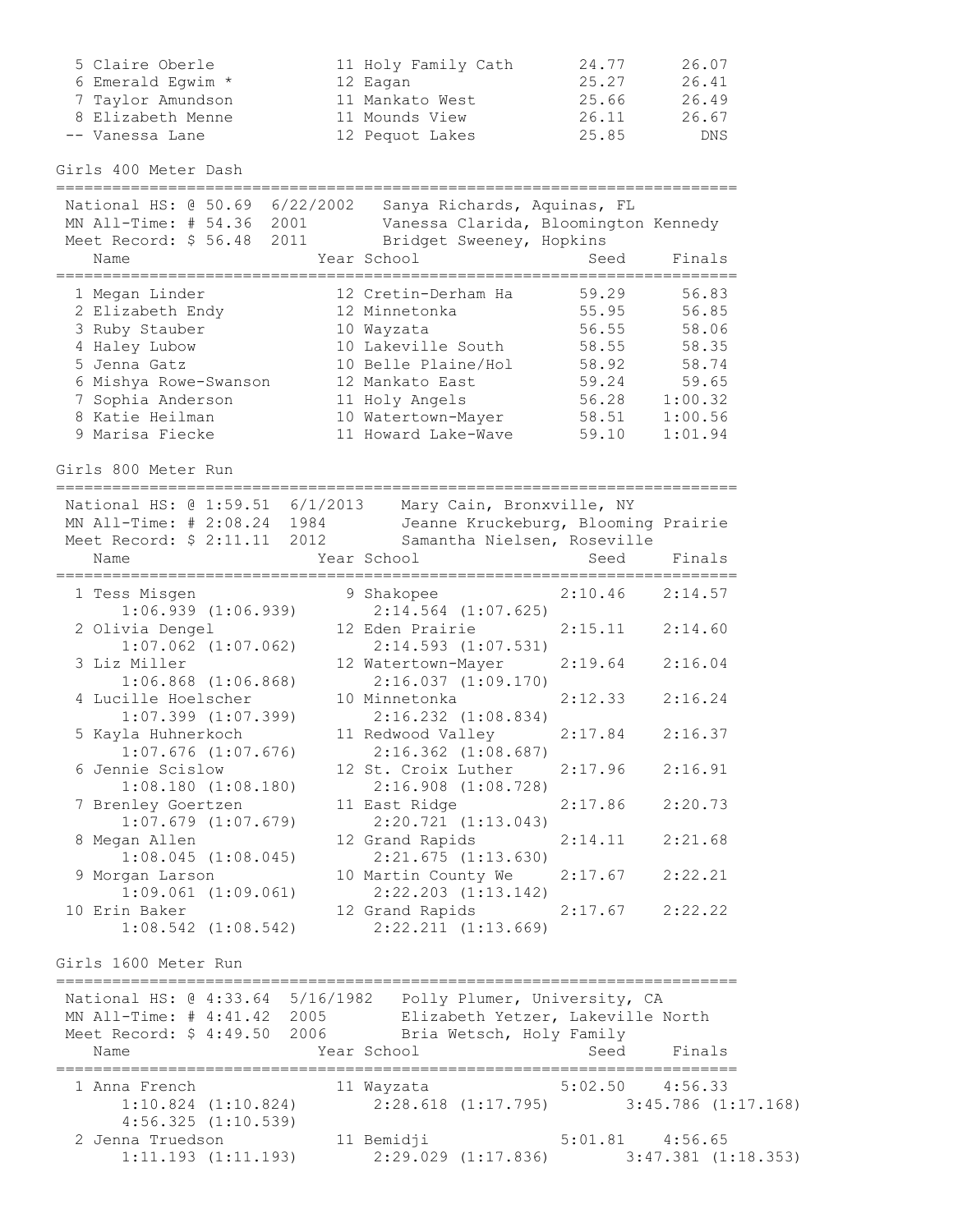4:56.642 (1:09.262) 3 Vivian Hett 12 Burnsville 5:06.15 5:04.03 1:11.862 (1:11.862) 2:29.889 (1:18.027) 3:49.399 (1:19.510) 5:04.030 (1:14.632) 4 Rachel King 11 St. Michael-Albe 5:01.55 5:04.81 1:10.240 (1:10.240) 2:28.456 (1:18.216) 3:47.202 (1:18.746) 5:04.801 (1:17.600) 5 Patty O'Brien 12 North 5:12.30 5:05.35 1:12.090 (1:12.090) 2:30.060 (1:17.971) 3:49.144 (1:19.084) 5:05.349 (1:16.206) 6 Mackenzie Schell 11 Prior Lake 5:08.44 5:05.41 1:11.988 (1:11.988) 2:30.298 (1:18.310) 3:49.673 (1:19.375) 5:05.409 (1:15.736) 7 Caroline Brisbois 12 Roseville Area 5:06.27 5:05.91 1:12.348 (1:12.348) 2:30.811 (1:18.464) 3:50.998 (1:20.187) 5:05.904 (1:14.907) 8 Annika Halverson 12 Wayzata 5:04.54 5:06.77 1:12.031 (1:12.031) 2:30.326 (1:18.295) 3:50.013 (1:19.688) 5:06.770 (1:16.757) 9 Liz Miller 12 Watertown-Mayer 5:08.69 5:06.99 2 MILLET<br>1:12.005 (1:12.005) 2:29.942 (1:17.937) 3:50.010 (1:20.069) 5:06.981 (1:16.972) 10 Hannah Truniger 10 Mayer Lutheran 5:07.78 5:07.78 1:11.631 (1:11.631) 2:29.759 (1:18.129) 3:49.104 (1:19.345) 5:07.775 (1:18.672) 11 Elowyn Pfeiffer 12 St. Paul Highlan 5:09.70 5:08.32 1:11.733 (1:11.733) 2:30.251 (1:18.518) 3:50.996 (1:20.746) 5:08.320 (1:17.324)<br>12 Elizabeth Klecker 12 Elizabeth Klecker 9 Hopkins 5:13.24 5:08.56 1:12.304 (1:12.304) 2:30.451 (1:18.147) 3:50.614 (1:20.164) 5:08.559 (1:17.946) 13 Lizzy Heil 9 St. Michael-Albe 5:09.31 5:15.39<br>1:11.882 (1:11.882) 2:30.715 (1:18.834) 3:54.836 (1 1:11.882 (1:11.882) 2:30.715 (1:18.834) 3:54.836 (1:24.121) 5:15.384 (1:20.548)<br>5:15.384 (1:20.548)<br>14 Allie Bartlett<br>1:12.929 (1:12.929) 14 Allie Bartlett 9 Forest Lake 5:10.05 5:17.32 1:12.929 (1:12.929) 2:32.841 (1:19.913) 3:58.075 (1:25.234) 5:17.317 (1:19.243) 15 Lauren Steinke 8 St. Cloud Tech 5:13.00 5:22.34 1:12.781 (1:12.781) 2:32.850 (1:20.069) 3:57.763 (1:24.914) 5:22.335 (1:24.573) -- Anna Maurer 12 Hill-Murray 5:12.44 DNS Girls 3200 Meter Run ========================================================================= Johanna Olson Memorial National HS: @ 9:50.77 6/17/2011 Aisling Cuffe, Cornwall, NY MN All-Time: # 10:06.98 2006 Bria Wetsch, Holy Family Meet Record: \$ 10:23.00 4/26/2013 Clare Flanagan, Blake Name The Year School Control Seed Finals ========================================================================= 1 Megan Hasz 10 Alexandria 10:59.22 10:32.63 2:39.0 (2:39.0) 3:59.1 (1:20.1) 5:20.8 (1:21.7) 6:41.0 (1:20.3) 8:01.0 (1:20.0) 9:20.5 (1:19.6) 10:32.6 (1:12.2) 2 Emily Castanias 12 Chanhassen 10:44.66 10:35.33 2:39.3 (2:39.3) 3:59.3 (1:20.0) 5:20.9 (1:21.7) 6:39.8 (1:19.0) 7:58.7 (1:18.9) 9:18.2 (1:19.6) 10:35.2 (1:17.0) 3 Bethany Hasz 10 Alexandria 10:59.21 10:40.59 2:39.2 (2:39.2) 3:59.4 (1:20.3) 5:21.3 (1:21.9) 6:42.9 (1:21.6) 8:04.7 (1:21.9) 9:25.8 (1:21.1) 10:40.5 (1:14.7) 4 Shaelyn Sorensen 12 Tartan 11:05.24 10:47.10 2:41.7 (2:41.7) 4:04.1 (1:22.5) 5:28.7 (1:24.7) 6:53.0 (1:24.3) 8:15.6 (1:22.6) 9:34.8 (1:19.3) 10:47.1 (1:12.3)

5 Emma Benner 10 Forest Lake 11:07.42 10:52.57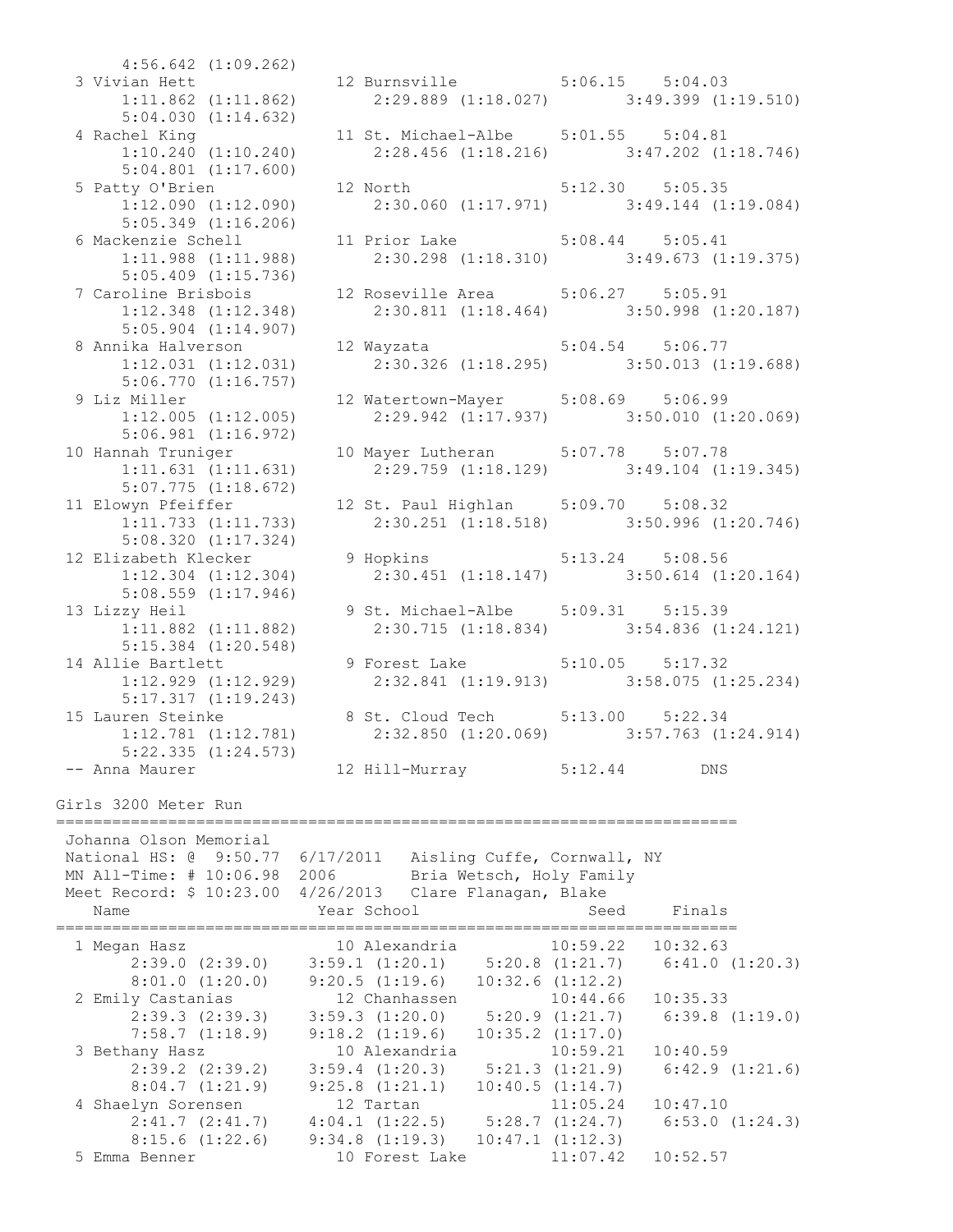|                                        | $2:41.4$ $(2:41.4)$ $4:03.3$ $(1:22.0)$                                                  | $5:27.8$ $(1:24.5)$  | $6:52.4$ $(1:24.7)$        |
|----------------------------------------|------------------------------------------------------------------------------------------|----------------------|----------------------------|
| 8:15.0(1:22.7)                         | 9:35.1(1:20.1)                                                                           | 10:52.5(1:17.4)      |                            |
| 6 Jane Baude                           | 10 North                                                                                 | 11:07.33             | 10:53.33                   |
| 2:41.7(2:41.7)                         | $4:04.2$ $(1:22.5)$ $5:28.8$ $(1:24.7)$                                                  |                      | $6:53.4$ $(1:24.6)$        |
| 8:15.7(1:22.3)                         | 9:36.6(1:20.9)                                                                           | 10:53.3(1:16.7)      |                            |
| 7 Rhianna Rinke<br>2:41.6(2:41.6)      | 10 North Branch 11:21.90                                                                 | 5:28.0(1:24.6)       | 10:54.42<br>6:52.7(1:24.7) |
| 8:15.4(1:22.7)                         | 4:03.5(1:21.9)<br>9:37.5(1:22.2)                                                         | 10:54.4(1:16.9)      |                            |
| 8 Hannah Jeter                         | 12 Eden Prairie                                                                          | 11:17.80             | 10:59.98                   |
| $2:43.4$ $(2:43.4)$                    | 4:03.7(1:20.3)                                                                           | 5:28.1(1:24.4)       | $6:51.0$ $(1:23.0)$        |
| 8:15.2(1:24.3)                         | 9:38.2(1:23.0)                                                                           | 10:59.9(1:21.7)      |                            |
| 9 Anastasia Korzenowski                | 9 Chanhassen                                                                             | 10:52.66             | 11:05.11                   |
| 2:41.1 (2:41.1)                        | 9 Chanhassen 10:52.66<br>4:03.7 (1:22.6) 5:28.4 (1:24.8)                                 |                      | 6:53.1(1:24.7)             |
| 8:18.9(1:25.9)                         | 9:45.5(1:26.6)                                                                           | $11:05.1$ $(1:19.6)$ |                            |
| 10 Hannah Truniger                     | 10 Mayer Lutheran 10:46.77                                                               |                      | 11:06.86                   |
| 2:40.6(2:40.6)                         | $4:03.6$ $(1:23.0)$ $5:28.2$ $(1:24.7)$                                                  |                      | $6:53.2$ $(1:25.0)$        |
| $8:18.8$ $(1:25.7)$                    | $9:44.5$ $(1:25.7)$ $11:06.7$ $(1:22.3)$                                                 |                      |                            |
| 11 Alayna Sonnesyn                     | 12 Wayzata                                                                               | 11:14.10             | 11:08.63                   |
| $2:47.5$ $(2:47.5)$                    | $4:11.5$ $(1:24.1)$ $5:36.7$ $(1:25.2)$                                                  |                      | 7:03.0(1:26.4)             |
| 8:28.3(1:25.4)                         | $9:52.4$ $(1:24.1)$ $11:08.5$ $(1:16.2)$                                                 |                      |                            |
| 12 Samantha Schnirring                 | 11 Eden Prairie                                                                          | 11:19.93             | 11:16.35                   |
| 2:44.0(2:44.0)                         | $4:06.2$ $(1:22.3)$ $5:31.9$ $(1:25.7)$                                                  |                      | 7:00.7(1:28.9)             |
| 8:28.6(1:27.9)                         | $9:55.1$ $(1:26.5)$ $11:16.3$ $(1:21.3)$                                                 |                      |                            |
| 13 Erika Nolby                         | 10 Tartan                                                                                | 11:28.60             | 11:17.55                   |
|                                        | $2:44.4$ $(2:44.4)$ $4:07.4$ $(1:23.0)$ $5:32.9$ $(1:25.6)$                              |                      | 7:01.0(1:28.1)             |
| $8:28.8$ $(1:27.9)$                    | 9:55.1(1:26.3)                                                                           | 11:17.4(1:22.4)      |                            |
|                                        | 14 Michaela Keller-Miller 10 Wayzata                                                     | 11:00.28             | 11:38.71                   |
| $2:47.9$ $(2:47.9)$                    | $4:11.8$ $(1:23.9)$ $5:37.2$ $(1:25.5)$                                                  |                      | 7:08.2(1:31.1)             |
| 8:41.2(1:33.1)                         | 10:13.0(1:31.8)                                                                          | $11:38.6$ $(1:25.7)$ |                            |
| 15 Andrea Brekken                      | 11 Lakeville South 11:27.98                                                              |                      | 11:42.44                   |
| 2:49.4(2:49.4)                         | $4:16.3$ $(1:26.9)$ $5:45.5$ $(1:29.2)$                                                  |                      | 7:15.5(1:30.1)             |
| 8:46.5(1:31.0)                         | $10:17.5$ $(1:31.1)$ $11:42.4$ $(1:25.0)$                                                |                      |                            |
|                                        |                                                                                          |                      |                            |
| 16 Erin Kilbride                       | 12 Lakeville South 11:28.49                                                              |                      | 11:56.11                   |
|                                        | $2:49.4$ $(2:49.4)$ $4:16.4$ $(1:27.1)$ $5:46.2$ $(1:29.9)$ $7:18.8$ $(1:32.6)$          |                      |                            |
| 8:51.9(1:33.1)                         | $10:26.3$ $(1:34.4)$ $11:56.1$ $(1:29.8)$                                                |                      |                            |
|                                        |                                                                                          |                      |                            |
| Girls 100 Meter Hurdles                |                                                                                          |                      |                            |
|                                        |                                                                                          |                      |                            |
|                                        | National HS: @ 12.95 6/16/1979 Candy Young, Beaver Falls, PA                             |                      |                            |
| Meet Record: \$ 14.74                  | MN All-Time: # 14.29 2012   Jessica January, Richfield<br>2007<br>Kelly Stalpes, Wayzata |                      |                            |
| Name                                   | Year School                                                                              | Seed                 | Finals                     |
| ----------------                       | ------------------                                                                       |                      | ==================         |
| 1 Shaina Burns                         | 12 Lakeville South                                                                       | 14.54                | 14.60\$                    |
| 2 Michaela Preahchuk                   | 11 Lakeville North                                                                       | 14.61                | 14.62\$                    |
| 3 Alex Williams                        | 11 Blaine                                                                                | 14.78                | 14.80                      |
| 4 Rachel Schow                         | 11 Rosemount                                                                             | 14.60                | 14.89                      |
| 5 Olivia Fixsen                        | 12 Mounds View                                                                           | 15.45                | 15.09                      |
| 6 Karina Joiner                        | 10 East Ridge                                                                            | 15.47                | 15.19                      |
| 7 Mia Barron                           | 12 Minnetonka                                                                            | 15.04                | 15.51                      |
| 8 Natalie Frier                        | 12 Chaska                                                                                | 15.34                | 15.82                      |
| 9 Emily Stegora                        | 12 Red Wing                                                                              | 15.55                | 16.32                      |
| Girls 300 Meter Hurdles                |                                                                                          |                      |                            |
| National HS: 0 39.98 5/19/2001         | Lashinda Demus, Wilson, CA                                                               |                      |                            |
| MN All-Time: # 42.62 1987              | Liesa Brateng, Roseau                                                                    |                      |                            |
| Meet Record: \$ 44.44 2007             | Taryn Simmons, Kennedy                                                                   |                      |                            |
| Name                                   | Year School                                                                              | Seed                 | Finals                     |
|                                        |                                                                                          |                      |                            |
| 1 Rachel Schow                         | 11 Rosemount                                                                             | 43.89                | 43.87\$                    |
| 2 Shaina Burns<br>3 Taylor Grandgenett | 12 Lakeville South<br>10 Blue Earth Area                                                 | 44.94<br>45.03       | 44.29\$<br>45.33           |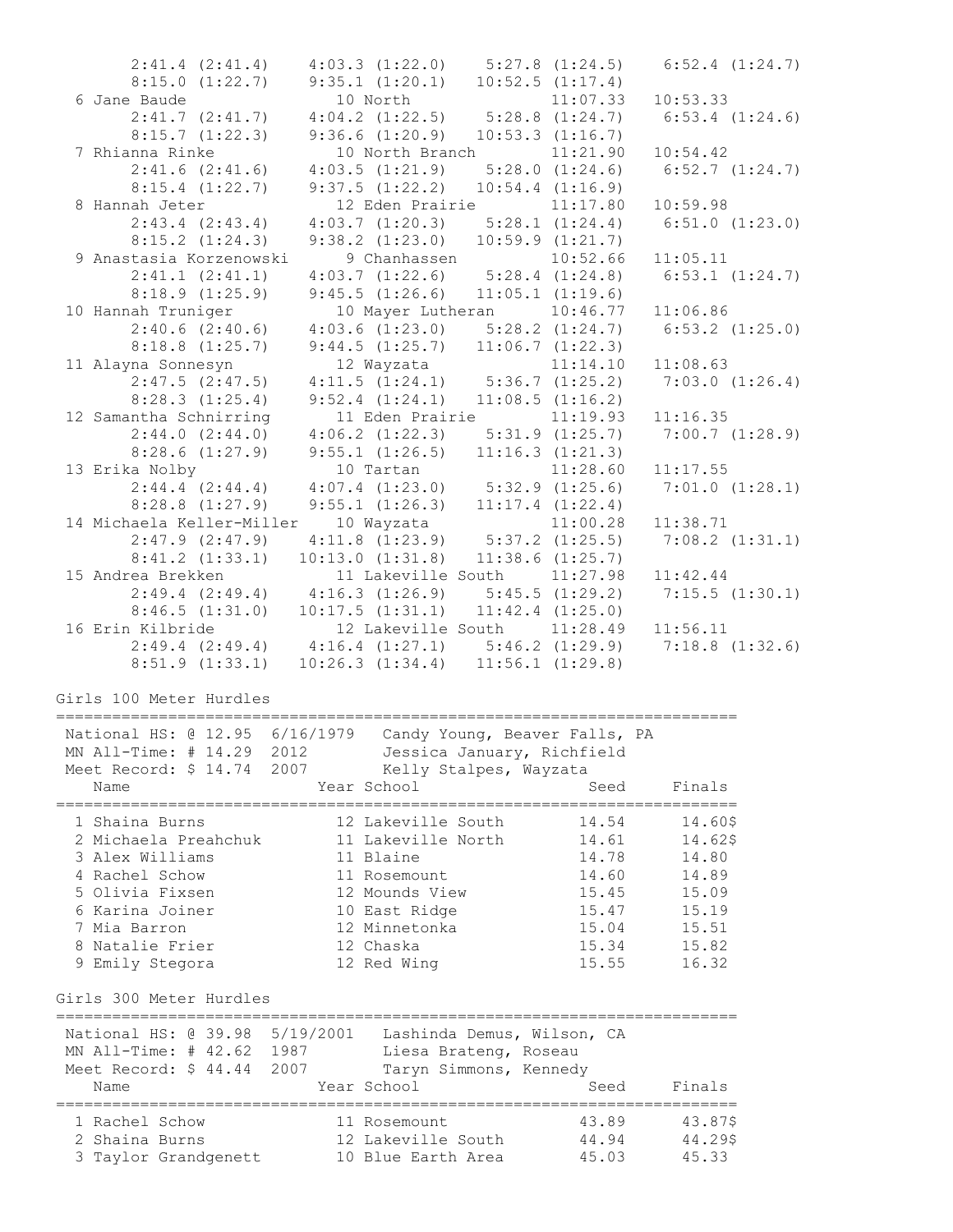4 Mallori Johnson 11 Moorhead 44.94 46.00 5 Lucy Robb 12 Duluth East 46.14 46.02 6 Natalie Windels 9 Eagan 144.97 46.21 7 Caraline Slattery 11 Lakeville South 44.98 46.94 8 Sandra Gramer 12 East Ridge 16.92 46.97 9 Natalie Frier 12 Chaska 12 46.16 47.42 Girls 4x100 Meter Relay ========================================================================= National HS: @ 44.50 4/23/2004 Poly, CA, Poly, CA S Solomon, J Lee, C Picott, S Solomon MN All-Time: # 47.21 2004 Minneapolis Washburn, Minneapolis Washburn Meet Record: \$ 48.34 2011 Hopkins, Hopkins J Wiemer, E Anderson, M Tanoe, T Anderson School School Seed Finals ========================================================================= 1 Mounds View 49.53 49.97 1) Mikayla Toninato 11 2) Elizabeth Menne 11 3) Nicole Geist 12 (4) Rachel Boyer 10 2 Minnetonka 50.54 50.47 1) Faith Robinson 9 2) Alexandra Orlowsky 12 3) Carolina Bowe 12 4) Mia Barron 12 3 Prior Lake 50.75 50.85 1) Sarah Schrader 11 2) Bolade Jinadu 12 3) Sabrina Hille 12 (4) Alisa Robbins 4 Chanhassen 51.23 51.22 1) Quinn O'Conner 9 2) McKenna Krause 12 3) Brittany Ness 11 4) Sophie Pawlyshyn 9 5 Moorhead 50.83 51.31 1) Marissa Wong 12 2) Katie Olson 11 3) Cassidy Nelson 11 4) Lauren Zanotti 9 6 Waconia 51.02 51.60 51.591 1) Molly Reighard 9 2) Danielle Pioske 9 3) Kirsten Wagener 12 4) Miranda Schultz 12 7 Lakeville North 50.70 51.60 51.598 1) Ginny McCoy 9 2) Kendall Naatjes 12 3) Lorna Meyer 12 4) Michaela Preahchuk 11 8 Roseville Area 51.22 52.68 1) Emily Edman 12 2) Sophia Miliotis 11 3) Megan Eklund 9 4) Tianna McKinney 12 -- Pequot Lakes 50.03 DNS 1) Rachel Allen 11 2) Chloe Bermel 9 3) Sarah Rudlang 12 4) Vanessa Lane 12 Girls 4x200 Meter Relay ========================================================================= National HS: @ 1:33.87 4/9/2004 Poly, CA, Poly, CA S Solomon, J Lee, S Woods, S Solomon MN All-Time: # 1:40.08 2010 Hopkins, Hopkins Meet Record: \$ 1:42.91 2009 Hopkins, Hopkins E Anderson, M Tanoe, M Sweeney, B Sweeney School School Seed Finals ========================================================================= 1 Farmington 1:48.07 1:43.90 1) Isabelle Ferm 12 2) Emma Record 9 3) Jennifer Miller 10  $\hskip1cm$  4) Megan Graham 11 2 Wayzata 1:47.54 1:44.23 1) Hannah Schmitz 10 2) Mallory Marsherall 9 3) Ta'Reika Larkins 11 4) Allison Dugan 11 3 Prior Lake 1:45.95 1:44.30 1) Lydia Houle 12 2) Leah Amundson 12 3) Sabrina Hille 12 (4) Bolade Jinadu 12 4 Lakeville South 1:46.98 1:44.97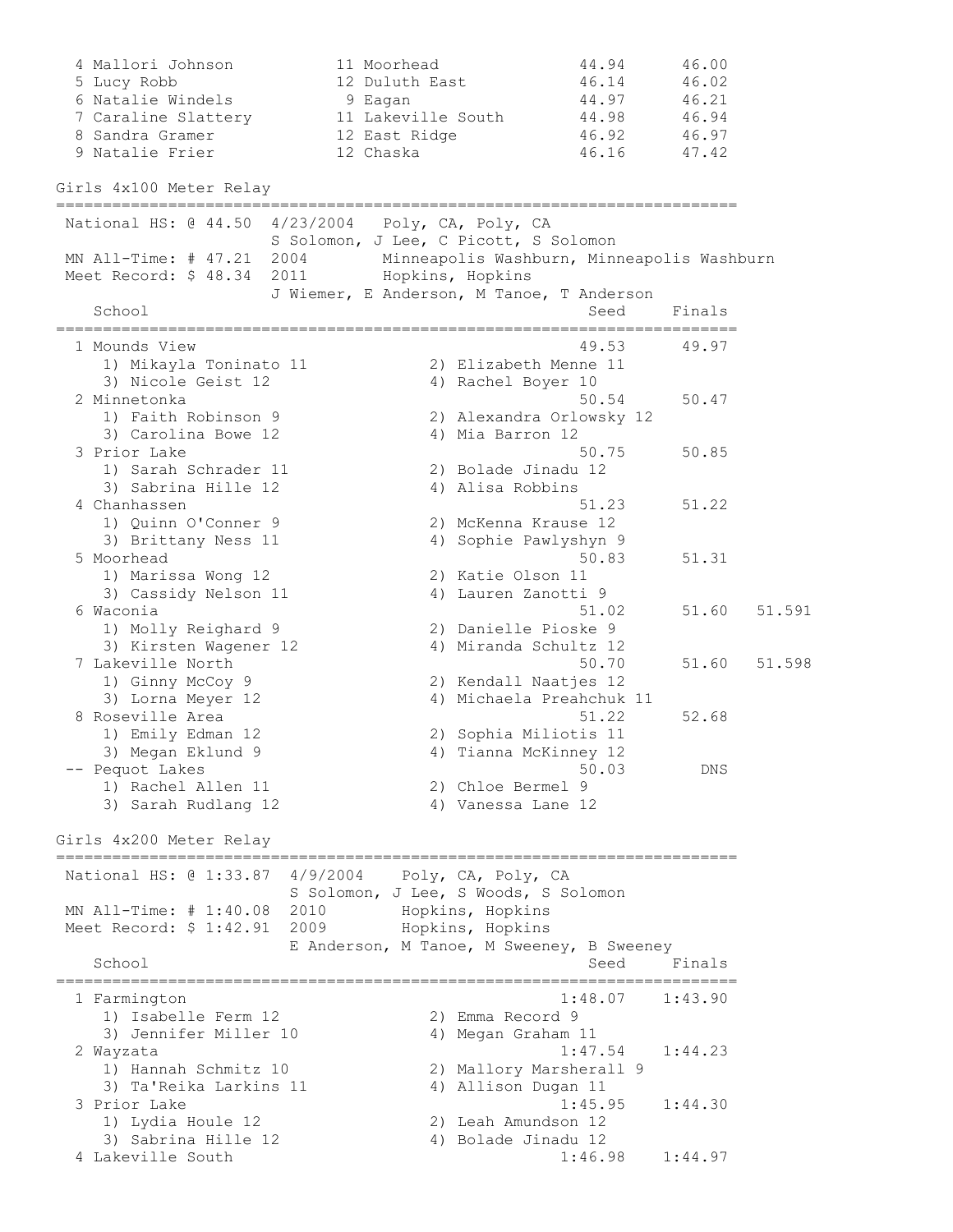1) Kacy Rodamaker 11 2) Haley Lubow 10 3) Rachel Mickelson 12 (4) Jenny Mosser 9 5 Mounds View 1:46.66 1:45.14 1) Mikayla Toninato 11 2) Olivia Fixsen 12 3) Britta Messerly-Menk 12 4) Rachel Boyer 10 6 Roseville Area 1:47.46 1:45.93 1) Nicole Willmus 9 2) Sophia Miliotis 11 3) Megan Eklund 9 4) Tianna McKinney 12 7 Waconia 1:47.53 1:46.15 1) Molly Reighard 9 2) Danielle Pioske 9 3) Taylor Lange 9 4) Miranda Schultz 12 8 Detroit Lakes 1:47.73 1:46.78 1) Addie Kay Johnson 11 2) Allison Berg 11 3) Sarah Halbakken 11 4) Lindsey Heinecke 11 9 Rosemount 1:48.11 1:48.37 1) Marisa Knott 12 2) Shae Buchman 9 3) Morgan Lawler 9 4) Jenna Eichten 9 Girls 4x400 Meter Relay ========================================================================= Kent Stahly Memorial National HS: @ 3:35.49 6/5/2004 Poly, CA, Poly, CA S Woods, D Harris, J Lee, S Solomon MN All-Time: # 3:51.26 2011 Hopkins, Hopkins Meet Record: \$ 3:57.53 2007 Mounds View High School, Mounds View School School Seed Finals ========================================================================= 1 Minnetonka 3:59.13 3:56.30\$ 1) Rebecca Moore 11 2) Meghan Janssen 11 3) Lucille Hoelscher 10 4) Elizabeth Endy 12 2 Lakeville South 4:00.90 3:57.49\$ 1) Rachel Mickelson 12 2) Haley Lubow 10 3) Caraline Slattery 11 (4) Shaina Burns 12 3 Wayzata 4:06.92 4:02.08 1) Ruby Stauber 10 2) McKenna Evans 12 3) Hannah Schmitz 10  $\hskip1cm$  4) Allison Dugan 11 4 Blue Earth Area 4:06.33 4:02.19 1) Taylor Grandgenett 10 2) Anne Franta 10 3) Shayna Stevermer 10 (4) Karli Olsen 10 5 Prior Lake 4:05.47 4:02.48 1) Sabrina Hille 12 2) Leah Amundson 12 3) Macy Violett 12 4) Bolade Jinadu 12 6 Mounds View 4:05.24 4:04.31 1) Annalee Blake 10 2) Nicole Geist 12 3) Elizabeth Menne 11 (4) Sarah Johnston 7 Anoka 4:07.76 4:05.57 1) Briana Floding 10 2) Taylor Krone 9 3) Isabelle Brezinka 9 4) Lexi Fritz 12 8 Bemidji 4:06.86 4:10.19 1) Claire Laakso 12 2) Jenna Truedson 11 3) Amy Carey 11 4) Megan Serratore 11 9 Chanhassen 4:08.11 4:15.71 1) Aanya Stensrud 11 2) Kylie Rumble 12 3) Jill Wilder 12 4) Kelly Klingelhutz 9 Girls 4x800 Meter Relay ========================================================================= National HS: @ 8:43.12 4/25/2008 Roosevelt, MA, Roosevelt, MA D Lockhart, A Johnson, B Ogunomokun, T Stanley MN All-Time: # 9:00.99 2005 Minnetonka, Minnetonka Meet Record: \$ 9:24.00 2012 Minnetonka, Minnetonka A Haakenstad, E Endy, M Carruth, L Hoelscher<br>Seed Fina Seed Finals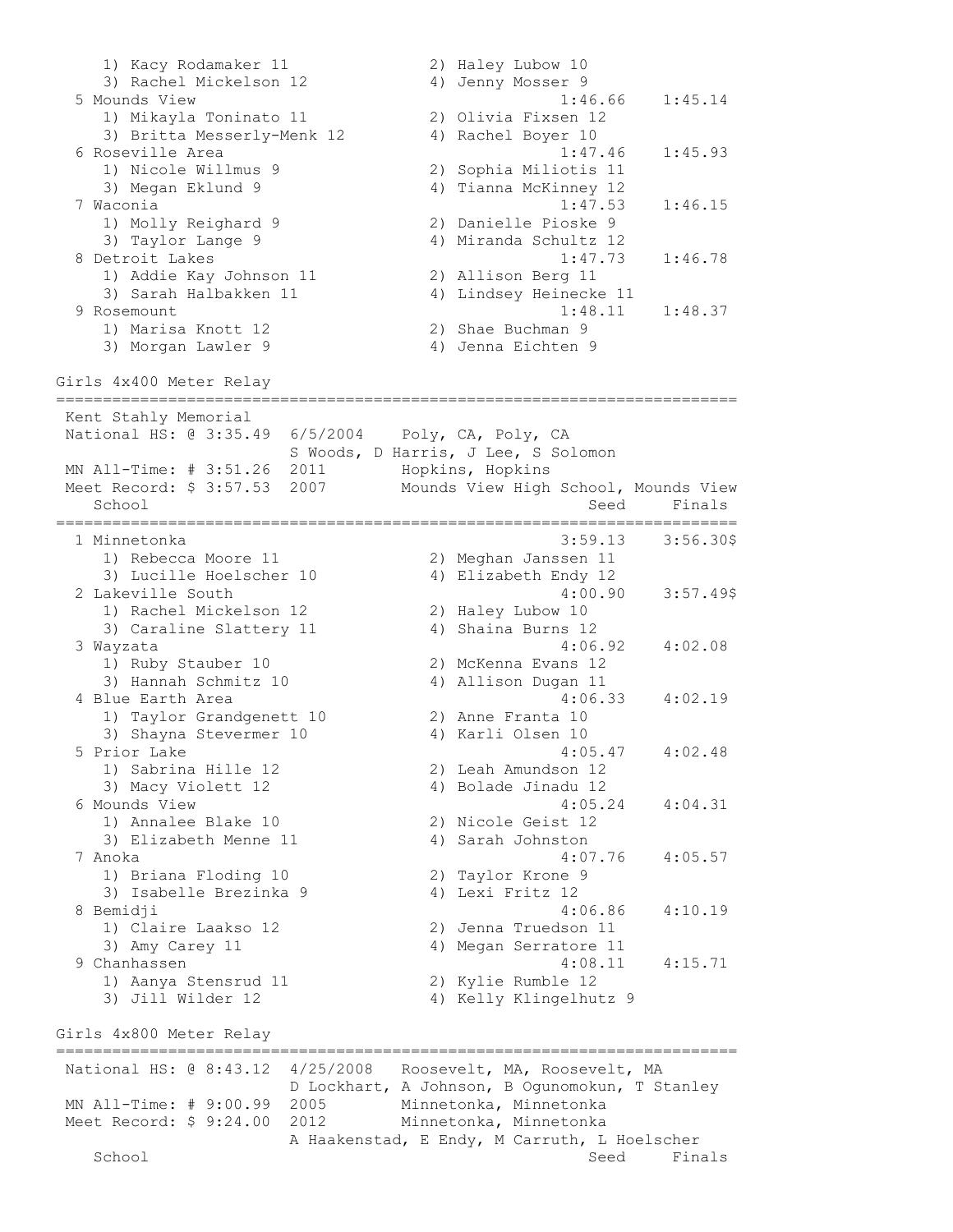9:22.569 (2:12.234) 1) Sandra Gramer 12 2) Bailey Ness 12 3) Olivia Hummel 10 4) Emily Betz 11 9:31.111 (2:23.810) 9:33.729 (2:25.808) 3) Olivia Mitchell 10 4) Anna Van Wyk 11 9:37.627 (2:24.664) 3) Andrea Brekken 11 4) Megan Lubow 12 9:38.906 (2:22.623) 1) Aanya Stensrud 11 2) Kylie Rumble 12 9:39.761 (2:18.149) 9:42.676 (2:23.585)<br>8 Robbinsdale Armstrong 1) Megan Stuart 11 2) Mae Barnes 9 9:43.053 (2:18.877) 1) Mackenzie Kelly 11 2) Erica Hauf 12 9:43.666 (2:22.098) 1) Isabelle Brezinka 9 2) Taylor Krone 9 3) Lindsey Gast 12 4) Lexi Fritz 12 9:47.946 (2:25.287) 1) Erin Baker 12 2) Maddi Peart 10 3) Amy Jobe 12 (4) Megan Allen 12 9:50.431 (2:35.549) 2:33.334 (2:33.334) 5:02.901 (2:29.568) 7:31.736 (2:28.835) 10:01.274 (2:29.538)

 1 Minnetonka 9:33.39 9:22.57\$ 1) Meaghan Borowski 12 2) Meghan Janssen 11 3) Lucille Hoelscher 10 4) Elizabeth Endy 12 2:26.047 (2:26.047) 4:50.805 (2:24.758) 7:10.335 (2:19.531) 2 East Ridge 9:40.01 9:31.12 2:22.179 (2:22.179) 4:43.074 (2:20.896) 7:07.301 (2:24.227) 3 Forest Lake 9:42.49 9:33.73 1) Maria Valentin 9 2) Allie Bartlett 9 3) Emma Benner 10 4) Caroline Schoessow 8 2:24.637 (2:24.637) 4:48.250 (2:23.614) 7:07.921 (2:19.671) 4 Eagan 9:40.56 9:37.63 1) Kelli Praska 11 2) Raissa Hansen \* 12 2:21.599 (2:21.599) 4:45.498 (2:23.900) 7:12.963 (2:27.466) 5 Lakeville South 9:42.63 9:38.91 1) Rachel Mickelson 12 2) Emma Mickelson 12 2:23.150 (2:23.150) 4:50.653 (2:27.504) 7:16.283 (2:25.630) 6 Chanhassen 9:39.39 9:39.77 3) Jill Wilder 12 4) Emily Castanias 12 2:22.260 (2:22.260) 4:57.753 (2:35.494) 7:21.613 (2:23.860) 7 Chaska 9:51.16 9:42.68 1) Casey Miler 11 2) Ellie Snuggerud 9 3) Anna Perrill 11 4) Claire Athmann 10 2:28.591 (2:28.591) 4:52.688 (2:24.098) 7:19.091 (2:26.404) 8 Robbinsdale Armstrong 9:43.04 9:43.06 3) Hannah Rudd 10 4) Kelsey Sather 11 2:25.508 (2:25.508) 4:56.612 (2:31.105) 7:24.176 (2:27.565) 9 Moorhead 9:48.21 9:43.67 3) Avery Selberg 12 4) Mallori Johnson 11 2:26.669 (2:26.669) 4:57.532 (2:30.863) 7:21.568 (2:24.037) 10 Anoka 9:50.12 9:47.95 2:27.410 (2:27.410) 4:54.512 (2:27.103) 7:22.660 (2:28.148) 11 Grand Rapids 9:54.58 9:50.44 2:23.850 (2:23.850) 4:45.326 (2:21.476) 7:14.883 (2:29.557) 12 Mounds View 9:54.76 10:01.28 1) Jordan Nustad 11 2) Christine Hessini 11 3) Nicole Wahlin 11 4) Natalie Nowatzke 9

=========================================================================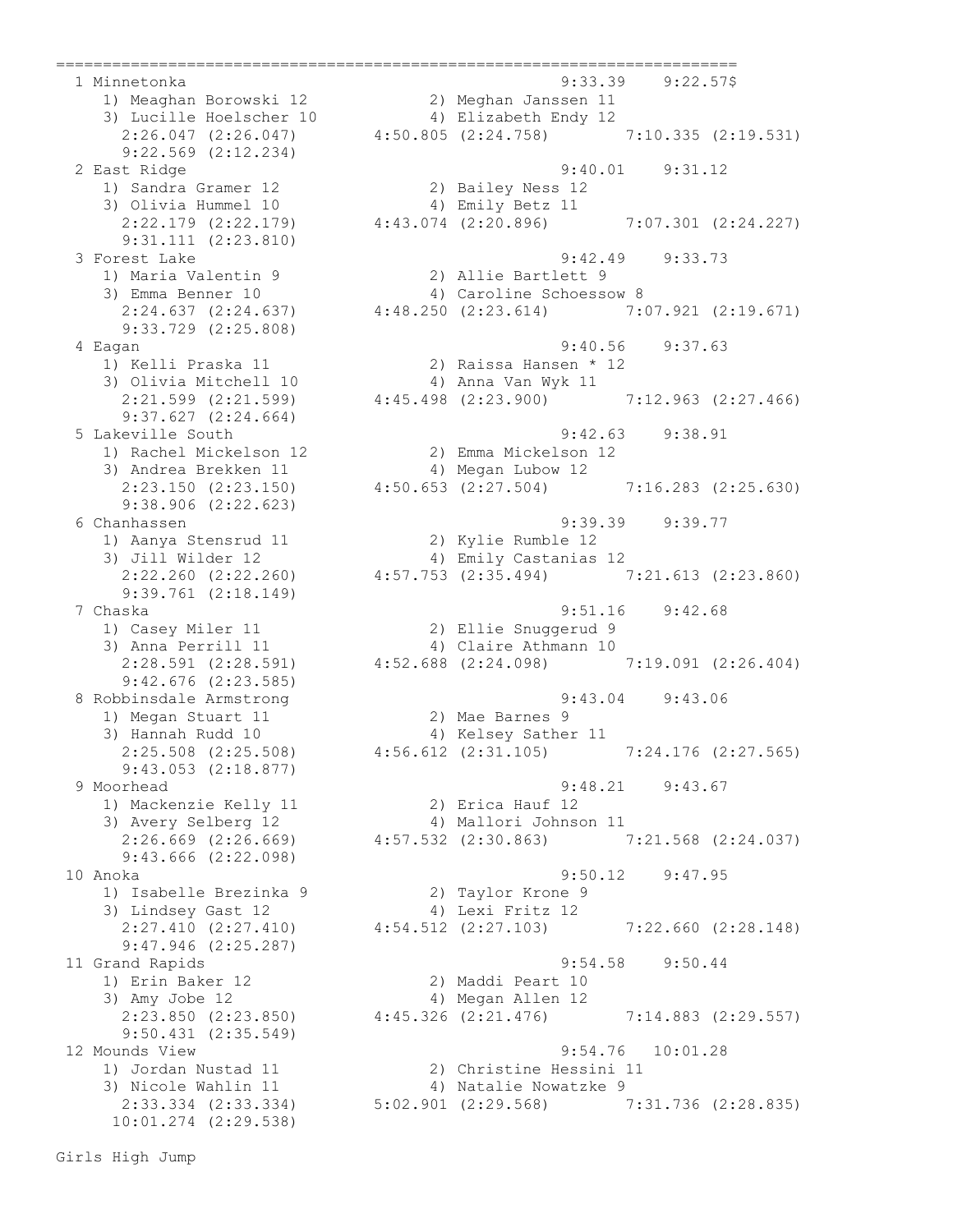========================================================================= National HS: @ 6-04 8/28/1993 Amy Acuff, Calallen, TX National HS: @ 6-04 4/24/2009 Toni Young, Del City, OK MN All-Time: # 5-10.75 2006 Tressa Beckel, Waseca Meet Record: \$ 5-08 4/26/2013 Taylor Wiebke, Kasson-Manto Name The Year School Contract Seed Finals ========================================================================= 1 Taylor Wiebke 11 Kasson-Mantorvil 5-08.00 5-05.00 Won Jump Off 2 Katie Lindquist 12 Mahtomedi 5-05.00 5-04.00 Lost Jump Off 3 Caraline Slattery 11 Lakeville South 5-08.00 5-04.00 4 Miki Lee 11 Norman County\* 5-04.00 5-02.00 5 Isabel Esch 11 Mounds Park Acad 5-04.00 5-02.00 6 Miranda Phipps 10 Anoka 5-04.00 5-02.00 7 Grace Bordson 11 Hutchinson 5-04.00 5-02.00 8 Madison Scholl 9 Prior Lake 5-06.00 5-00.00 9 Kirsten Wagener 12 Waconia 5-04.00 5-00.00 10 Alex Collins 12 Prior Lake 5-04.00 5-00.00 -- Olivia Fixsen 12 Mounds View 5-04.00 NH Girls Pole Vault ========================================================================= National HS: @ 14-06 4/17/2014 Desiree Freier, Northwest, TX MN All-Time: # 13-04 2000 Stacie Manuel, Willmar Meet Record: \$ 12-03 2006 Alicia Rue, Robbinsdale Arms Name Seed Finals ========================================================================= 1 Andy Jacobs 10 Rochester Centur 12-00.00 12-00.00 2 Alexis Kiefer 11 Northfield/ARTec 11-00.00 11-06.00 3 Mikayla Johnson 10 North Branch 11-00.00 11-06.00 4 Marianna Kramer 12 Prior Lake 10-09.00 11-00.00 5 Katie Dison 12 Forest Lake 10-03.00 10-06.00 5 Emma Hartman 12 Mankato West 10-00.00 10-06.00 7 Cassidy Baker 11 Forest Lake 11-00.00 10-06.00 8 Ella Francis 10 Prior Lake 10-10.00 10-06.00 9 Christy Anderson 11 Northfield/ARTec 10-00.00 10-00.00 10 Katie Burnside 9 North Branch 10-00.00 10-00.00 11 Courtney Spang 12 Prior Lake 10-00.00 9-06.00 Girls Long Jump ========================================================================= National HS: @ 22-03 6/12/1976 Kathy McMillan, Hoke, NC MN All-Time: # 19-05.25 2013 Wensia Johnson, Alexandria Meet Record: \$ 18-01.75 2009 Nicole Murphey, Blaine Name Year School Seed Finals ========================================================================= 1 Mia Barron 12 Minnetonka 19-04.75 19-02.75\$ 2 Jodi Lipp 8 St. Cloud Tech 17-06.25 17-06.25 3 Sarah Schrader 11 Prior Lake 17-02.00 17-05.50 4 Michaela Baker 9 Robbinsdale Arms 17-02.00 16-11.75 5 Aimee Allen 12 Mesabi East 17-11.00 16-11.75 6 Steph Nielsen 12 Anoka 17-01.25 16-10.75 7 Allison Berg 11 Detroit Lake 17-02.00 16-07.00 8 Vanessa Lane 12 Pequot Lakes 18-05.00 16-06.50 9 Piper Jensen 12 Minnetonka 17-05.75 16-05.25 10 Tianna McKinney 12 Roseville Area 17-01.75 16-02.50 11 Briana Berninghaus 10 Tri-City United 17-03.00 16-02.00 12 Kirsten Wagener 12 Waconia 17-02.00 16-00.00 Girls Triple Jump ========================================================================= National HS: @ 44-11.75 6/27/2004 Brittany Daniels, West, CA MN All-Time: # 41-01.75 2008 Jordan Helgren, Wayzata Meet Record: \$ 38-11 2011 Sarah Cham, Worthington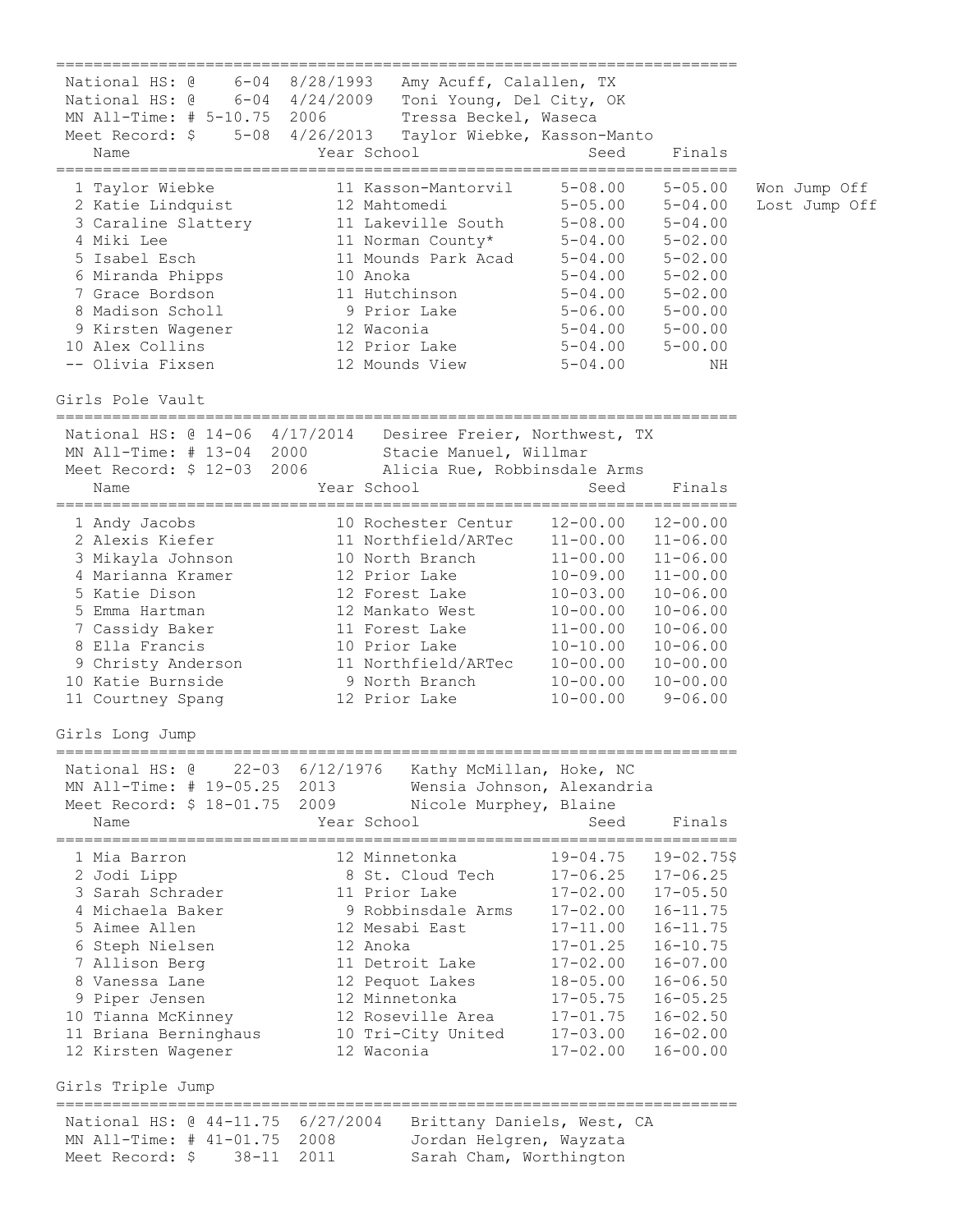| $39 - 09.25$<br>$39 - 01.50$ \$<br>12 Minnetonka<br>1 Mia Barron<br>$38 - 07.50$<br>11 St. Francis<br>$37 - 03.50$<br>2 Bailey Demar<br>$37 - 04.50$<br>3 Katie Heilman<br>$37 - 00.50$<br>10 Watertown-Mayer<br>4 Erin Autio<br>$37 - 08.00$<br>12 St. Michael-Albe<br>$36 - 04.75$<br>5 Caroline Jansen<br>12 Ashby/Brandon/Ev<br>$36 - 02.00$<br>$36 - 01.00$<br>6 Katherine Steele<br>10 Minnetonka<br>$35 - 09.00$<br>$36 - 01.00$<br>9 Robbinsdale Arms<br>7 Michaela Baker<br>$36 - 09.00$<br>$36 - 00.50$<br>8 Sarah Schrader<br>11 Prior Lake<br>$36 - 00.50$<br>$35 - 08.50$<br>9 Chloe Ohlgren<br>$36 - 05.00$<br>12 Centennial<br>$35 - 06.50$<br>$36 - 05.00$<br>10 Niara Hill<br>12 Breck<br>$35 - 00.00$<br>$38 - 07.00$<br>11 Piper Jensen<br>12 Minnetonka<br>$34 - 03.75$<br>11 Lakeville South<br>$36 - 04.50$<br>12 Caraline Slattery<br>$33 - 08.50$<br>Girls Shot Put<br>===================<br>Misty Bahr '98 Memorial<br>National HS: @ 54-10.75<br>4/12/2014<br>Raven Saunders, Burke, SC<br>MN All-Time: # 54-08.50<br>2013<br>Maggie Ewen, St. Francis<br>Meet Record: \$ 51-03.25<br>4/26/2013<br>Maggie Ewen, StFrancis<br>Year School<br>Seed<br>Finals<br>Name<br>12 Lakeville South<br>$43 - 07.00$<br>1 Shaina Burns<br>$44 - 06.00$<br>11 Detroit Lake<br>$43 - 08.00$<br>2 Shay Nielsen<br>$43 - 08.00$<br>12 St. Clair<br>$47 - 02.00$<br>3 Katelyn Weber<br>$42 - 00.50$<br>4 Kasie Vollmer<br>12 Prior Lake<br>$42 - 05.00$<br>$40 - 09.50$<br>5 Natalie Manders<br>$41 - 09.00$<br>10 Eastview<br>$39 - 09.00$<br>6 Veronica Rasmussen<br>11 Mounds View<br>$42 - 01.00$<br>$39 - 05.25$<br>$40 - 08.25$<br>7 Cassidy Smestad<br>11 Mounds View<br>$39 - 00.00$<br>$39 - 08.00$<br>8 Molli Detloff<br>12 Elk River<br>$38 - 08.25$<br>$40 - 05.25$<br>9 Claire Ziegler<br>12 Mankato East<br>$37 - 09.00$<br>10 Grace Akubue<br>12 St. Cloud Tech<br>$38 - 07.00$<br>$37 - 08.50$<br>11 Tess Natterstad<br>12 White Bear Lake<br>$39 - 05.00$<br>$37 - 06.00$<br>12 Leah Klein<br>9 Mounds View<br>$39 - 08.00$<br>$36 - 06.50$<br>Girls Discus Throw<br>=================<br>National HS: @ 198-09<br>6/15/2012<br>Shelbi Vaughan, Legacy, TX<br>MN All-Time: # 175-09 2013<br>Maggie Ewen, St. Francis<br>Meet Record: \$ 166-04 4/26/2013 Maggie Ewen, StFrancis<br>Year School<br>Finals<br>Name<br>Seed<br>10 Eastview<br>137-00<br>$142 - 05$<br>1 Natalie Manders<br>2 Molli Detloff<br>12 Elk River<br>$142 - 03$<br>$136 - 10$<br>3 Kasie Vollmer<br>12 Prior Lake<br>144-10<br>$133 - 02$<br>4 Claire Ziegler<br>12 Mankato East<br>$143 - 01$<br>$130 - 09$<br>5 Erica Oawster<br>11 Centennial<br>$127 - 00$<br>$125 - 05$<br>6 Amanda Anderson<br>9 St. Francis<br>$122 - 05$<br>136-04<br>7 Alayna Theissen<br>10 Lcwm-Nicollet*<br>$123 - 05$<br>$116 - 03$<br>12 Willmar<br>8 Bailey Hovland<br>$122 - 03$<br>$115 - 00$<br>9 Cameron Downey<br>9 Blake School<br>119-03<br>$113 - 10$<br>10 Veronica Rasmussen<br>11 Mounds View<br>133-11<br>$113 - 01$<br>12 St. Clair<br>132-07<br>11 Katelyn Weber<br>$110 - 03$<br>12 Alyson Enderle<br>12 Mankato East<br>$122 - 02$<br>$101 - 03$<br>Boys 100 Meter Dash<br>Top 1 Each Heat plus Next 7 Best Times<br>9 Advance:<br>National HS: @ 10.01 6/28/2008<br>Jeff Demps, South Lake, FL<br>MN All-Time: # 10.45 2003<br>Ibrahim Kabia, Champlin Park<br>Meet Record: \$ 10.63 2007<br>Jerrell Hancock, Anoka<br>Year School<br>Seed<br>Prelims<br>Name | Name | Year School | Seed | Finals |    |
|----------------------------------------------------------------------------------------------------------------------------------------------------------------------------------------------------------------------------------------------------------------------------------------------------------------------------------------------------------------------------------------------------------------------------------------------------------------------------------------------------------------------------------------------------------------------------------------------------------------------------------------------------------------------------------------------------------------------------------------------------------------------------------------------------------------------------------------------------------------------------------------------------------------------------------------------------------------------------------------------------------------------------------------------------------------------------------------------------------------------------------------------------------------------------------------------------------------------------------------------------------------------------------------------------------------------------------------------------------------------------------------------------------------------------------------------------------------------------------------------------------------------------------------------------------------------------------------------------------------------------------------------------------------------------------------------------------------------------------------------------------------------------------------------------------------------------------------------------------------------------------------------------------------------------------------------------------------------------------------------------------------------------------------------------------------------------------------------------------------------------------------------------------------------------------------------------------------------------------------------------------------------------------------------------------------------------------------------------------------------------------------------------------------------------------------------------------------------------------------------------------------------------------------------------------------------------------------------------------------------------------------------------------------------------------------------------------------------------------------------------------------------------------------------------------------------------------------------------------------------------------------------------------------------------------------------------------------------------------------------------------------------------------------------------------------------------------------------------------------------------------------------------------------------------------------------------------------------------------------------------------------------------------------------------------------------------------------------------------------------------------------------------------------------------------------------------------------|------|-------------|------|--------|----|
|                                                                                                                                                                                                                                                                                                                                                                                                                                                                                                                                                                                                                                                                                                                                                                                                                                                                                                                                                                                                                                                                                                                                                                                                                                                                                                                                                                                                                                                                                                                                                                                                                                                                                                                                                                                                                                                                                                                                                                                                                                                                                                                                                                                                                                                                                                                                                                                                                                                                                                                                                                                                                                                                                                                                                                                                                                                                                                                                                                                                                                                                                                                                                                                                                                                                                                                                                                                                                                                                |      |             |      |        |    |
|                                                                                                                                                                                                                                                                                                                                                                                                                                                                                                                                                                                                                                                                                                                                                                                                                                                                                                                                                                                                                                                                                                                                                                                                                                                                                                                                                                                                                                                                                                                                                                                                                                                                                                                                                                                                                                                                                                                                                                                                                                                                                                                                                                                                                                                                                                                                                                                                                                                                                                                                                                                                                                                                                                                                                                                                                                                                                                                                                                                                                                                                                                                                                                                                                                                                                                                                                                                                                                                                |      |             |      |        |    |
|                                                                                                                                                                                                                                                                                                                                                                                                                                                                                                                                                                                                                                                                                                                                                                                                                                                                                                                                                                                                                                                                                                                                                                                                                                                                                                                                                                                                                                                                                                                                                                                                                                                                                                                                                                                                                                                                                                                                                                                                                                                                                                                                                                                                                                                                                                                                                                                                                                                                                                                                                                                                                                                                                                                                                                                                                                                                                                                                                                                                                                                                                                                                                                                                                                                                                                                                                                                                                                                                |      |             |      |        |    |
|                                                                                                                                                                                                                                                                                                                                                                                                                                                                                                                                                                                                                                                                                                                                                                                                                                                                                                                                                                                                                                                                                                                                                                                                                                                                                                                                                                                                                                                                                                                                                                                                                                                                                                                                                                                                                                                                                                                                                                                                                                                                                                                                                                                                                                                                                                                                                                                                                                                                                                                                                                                                                                                                                                                                                                                                                                                                                                                                                                                                                                                                                                                                                                                                                                                                                                                                                                                                                                                                |      |             |      |        |    |
|                                                                                                                                                                                                                                                                                                                                                                                                                                                                                                                                                                                                                                                                                                                                                                                                                                                                                                                                                                                                                                                                                                                                                                                                                                                                                                                                                                                                                                                                                                                                                                                                                                                                                                                                                                                                                                                                                                                                                                                                                                                                                                                                                                                                                                                                                                                                                                                                                                                                                                                                                                                                                                                                                                                                                                                                                                                                                                                                                                                                                                                                                                                                                                                                                                                                                                                                                                                                                                                                |      |             |      |        |    |
|                                                                                                                                                                                                                                                                                                                                                                                                                                                                                                                                                                                                                                                                                                                                                                                                                                                                                                                                                                                                                                                                                                                                                                                                                                                                                                                                                                                                                                                                                                                                                                                                                                                                                                                                                                                                                                                                                                                                                                                                                                                                                                                                                                                                                                                                                                                                                                                                                                                                                                                                                                                                                                                                                                                                                                                                                                                                                                                                                                                                                                                                                                                                                                                                                                                                                                                                                                                                                                                                |      |             |      |        |    |
|                                                                                                                                                                                                                                                                                                                                                                                                                                                                                                                                                                                                                                                                                                                                                                                                                                                                                                                                                                                                                                                                                                                                                                                                                                                                                                                                                                                                                                                                                                                                                                                                                                                                                                                                                                                                                                                                                                                                                                                                                                                                                                                                                                                                                                                                                                                                                                                                                                                                                                                                                                                                                                                                                                                                                                                                                                                                                                                                                                                                                                                                                                                                                                                                                                                                                                                                                                                                                                                                |      |             |      |        |    |
|                                                                                                                                                                                                                                                                                                                                                                                                                                                                                                                                                                                                                                                                                                                                                                                                                                                                                                                                                                                                                                                                                                                                                                                                                                                                                                                                                                                                                                                                                                                                                                                                                                                                                                                                                                                                                                                                                                                                                                                                                                                                                                                                                                                                                                                                                                                                                                                                                                                                                                                                                                                                                                                                                                                                                                                                                                                                                                                                                                                                                                                                                                                                                                                                                                                                                                                                                                                                                                                                |      |             |      |        |    |
|                                                                                                                                                                                                                                                                                                                                                                                                                                                                                                                                                                                                                                                                                                                                                                                                                                                                                                                                                                                                                                                                                                                                                                                                                                                                                                                                                                                                                                                                                                                                                                                                                                                                                                                                                                                                                                                                                                                                                                                                                                                                                                                                                                                                                                                                                                                                                                                                                                                                                                                                                                                                                                                                                                                                                                                                                                                                                                                                                                                                                                                                                                                                                                                                                                                                                                                                                                                                                                                                |      |             |      |        |    |
|                                                                                                                                                                                                                                                                                                                                                                                                                                                                                                                                                                                                                                                                                                                                                                                                                                                                                                                                                                                                                                                                                                                                                                                                                                                                                                                                                                                                                                                                                                                                                                                                                                                                                                                                                                                                                                                                                                                                                                                                                                                                                                                                                                                                                                                                                                                                                                                                                                                                                                                                                                                                                                                                                                                                                                                                                                                                                                                                                                                                                                                                                                                                                                                                                                                                                                                                                                                                                                                                |      |             |      |        |    |
|                                                                                                                                                                                                                                                                                                                                                                                                                                                                                                                                                                                                                                                                                                                                                                                                                                                                                                                                                                                                                                                                                                                                                                                                                                                                                                                                                                                                                                                                                                                                                                                                                                                                                                                                                                                                                                                                                                                                                                                                                                                                                                                                                                                                                                                                                                                                                                                                                                                                                                                                                                                                                                                                                                                                                                                                                                                                                                                                                                                                                                                                                                                                                                                                                                                                                                                                                                                                                                                                |      |             |      |        |    |
|                                                                                                                                                                                                                                                                                                                                                                                                                                                                                                                                                                                                                                                                                                                                                                                                                                                                                                                                                                                                                                                                                                                                                                                                                                                                                                                                                                                                                                                                                                                                                                                                                                                                                                                                                                                                                                                                                                                                                                                                                                                                                                                                                                                                                                                                                                                                                                                                                                                                                                                                                                                                                                                                                                                                                                                                                                                                                                                                                                                                                                                                                                                                                                                                                                                                                                                                                                                                                                                                |      |             |      |        |    |
|                                                                                                                                                                                                                                                                                                                                                                                                                                                                                                                                                                                                                                                                                                                                                                                                                                                                                                                                                                                                                                                                                                                                                                                                                                                                                                                                                                                                                                                                                                                                                                                                                                                                                                                                                                                                                                                                                                                                                                                                                                                                                                                                                                                                                                                                                                                                                                                                                                                                                                                                                                                                                                                                                                                                                                                                                                                                                                                                                                                                                                                                                                                                                                                                                                                                                                                                                                                                                                                                |      |             |      |        |    |
|                                                                                                                                                                                                                                                                                                                                                                                                                                                                                                                                                                                                                                                                                                                                                                                                                                                                                                                                                                                                                                                                                                                                                                                                                                                                                                                                                                                                                                                                                                                                                                                                                                                                                                                                                                                                                                                                                                                                                                                                                                                                                                                                                                                                                                                                                                                                                                                                                                                                                                                                                                                                                                                                                                                                                                                                                                                                                                                                                                                                                                                                                                                                                                                                                                                                                                                                                                                                                                                                |      |             |      |        |    |
|                                                                                                                                                                                                                                                                                                                                                                                                                                                                                                                                                                                                                                                                                                                                                                                                                                                                                                                                                                                                                                                                                                                                                                                                                                                                                                                                                                                                                                                                                                                                                                                                                                                                                                                                                                                                                                                                                                                                                                                                                                                                                                                                                                                                                                                                                                                                                                                                                                                                                                                                                                                                                                                                                                                                                                                                                                                                                                                                                                                                                                                                                                                                                                                                                                                                                                                                                                                                                                                                |      |             |      |        |    |
|                                                                                                                                                                                                                                                                                                                                                                                                                                                                                                                                                                                                                                                                                                                                                                                                                                                                                                                                                                                                                                                                                                                                                                                                                                                                                                                                                                                                                                                                                                                                                                                                                                                                                                                                                                                                                                                                                                                                                                                                                                                                                                                                                                                                                                                                                                                                                                                                                                                                                                                                                                                                                                                                                                                                                                                                                                                                                                                                                                                                                                                                                                                                                                                                                                                                                                                                                                                                                                                                |      |             |      |        |    |
|                                                                                                                                                                                                                                                                                                                                                                                                                                                                                                                                                                                                                                                                                                                                                                                                                                                                                                                                                                                                                                                                                                                                                                                                                                                                                                                                                                                                                                                                                                                                                                                                                                                                                                                                                                                                                                                                                                                                                                                                                                                                                                                                                                                                                                                                                                                                                                                                                                                                                                                                                                                                                                                                                                                                                                                                                                                                                                                                                                                                                                                                                                                                                                                                                                                                                                                                                                                                                                                                |      |             |      |        |    |
|                                                                                                                                                                                                                                                                                                                                                                                                                                                                                                                                                                                                                                                                                                                                                                                                                                                                                                                                                                                                                                                                                                                                                                                                                                                                                                                                                                                                                                                                                                                                                                                                                                                                                                                                                                                                                                                                                                                                                                                                                                                                                                                                                                                                                                                                                                                                                                                                                                                                                                                                                                                                                                                                                                                                                                                                                                                                                                                                                                                                                                                                                                                                                                                                                                                                                                                                                                                                                                                                |      |             |      |        |    |
|                                                                                                                                                                                                                                                                                                                                                                                                                                                                                                                                                                                                                                                                                                                                                                                                                                                                                                                                                                                                                                                                                                                                                                                                                                                                                                                                                                                                                                                                                                                                                                                                                                                                                                                                                                                                                                                                                                                                                                                                                                                                                                                                                                                                                                                                                                                                                                                                                                                                                                                                                                                                                                                                                                                                                                                                                                                                                                                                                                                                                                                                                                                                                                                                                                                                                                                                                                                                                                                                |      |             |      |        |    |
|                                                                                                                                                                                                                                                                                                                                                                                                                                                                                                                                                                                                                                                                                                                                                                                                                                                                                                                                                                                                                                                                                                                                                                                                                                                                                                                                                                                                                                                                                                                                                                                                                                                                                                                                                                                                                                                                                                                                                                                                                                                                                                                                                                                                                                                                                                                                                                                                                                                                                                                                                                                                                                                                                                                                                                                                                                                                                                                                                                                                                                                                                                                                                                                                                                                                                                                                                                                                                                                                |      |             |      |        |    |
|                                                                                                                                                                                                                                                                                                                                                                                                                                                                                                                                                                                                                                                                                                                                                                                                                                                                                                                                                                                                                                                                                                                                                                                                                                                                                                                                                                                                                                                                                                                                                                                                                                                                                                                                                                                                                                                                                                                                                                                                                                                                                                                                                                                                                                                                                                                                                                                                                                                                                                                                                                                                                                                                                                                                                                                                                                                                                                                                                                                                                                                                                                                                                                                                                                                                                                                                                                                                                                                                |      |             |      |        |    |
|                                                                                                                                                                                                                                                                                                                                                                                                                                                                                                                                                                                                                                                                                                                                                                                                                                                                                                                                                                                                                                                                                                                                                                                                                                                                                                                                                                                                                                                                                                                                                                                                                                                                                                                                                                                                                                                                                                                                                                                                                                                                                                                                                                                                                                                                                                                                                                                                                                                                                                                                                                                                                                                                                                                                                                                                                                                                                                                                                                                                                                                                                                                                                                                                                                                                                                                                                                                                                                                                |      |             |      |        |    |
|                                                                                                                                                                                                                                                                                                                                                                                                                                                                                                                                                                                                                                                                                                                                                                                                                                                                                                                                                                                                                                                                                                                                                                                                                                                                                                                                                                                                                                                                                                                                                                                                                                                                                                                                                                                                                                                                                                                                                                                                                                                                                                                                                                                                                                                                                                                                                                                                                                                                                                                                                                                                                                                                                                                                                                                                                                                                                                                                                                                                                                                                                                                                                                                                                                                                                                                                                                                                                                                                |      |             |      |        |    |
|                                                                                                                                                                                                                                                                                                                                                                                                                                                                                                                                                                                                                                                                                                                                                                                                                                                                                                                                                                                                                                                                                                                                                                                                                                                                                                                                                                                                                                                                                                                                                                                                                                                                                                                                                                                                                                                                                                                                                                                                                                                                                                                                                                                                                                                                                                                                                                                                                                                                                                                                                                                                                                                                                                                                                                                                                                                                                                                                                                                                                                                                                                                                                                                                                                                                                                                                                                                                                                                                |      |             |      |        |    |
|                                                                                                                                                                                                                                                                                                                                                                                                                                                                                                                                                                                                                                                                                                                                                                                                                                                                                                                                                                                                                                                                                                                                                                                                                                                                                                                                                                                                                                                                                                                                                                                                                                                                                                                                                                                                                                                                                                                                                                                                                                                                                                                                                                                                                                                                                                                                                                                                                                                                                                                                                                                                                                                                                                                                                                                                                                                                                                                                                                                                                                                                                                                                                                                                                                                                                                                                                                                                                                                                |      |             |      |        |    |
|                                                                                                                                                                                                                                                                                                                                                                                                                                                                                                                                                                                                                                                                                                                                                                                                                                                                                                                                                                                                                                                                                                                                                                                                                                                                                                                                                                                                                                                                                                                                                                                                                                                                                                                                                                                                                                                                                                                                                                                                                                                                                                                                                                                                                                                                                                                                                                                                                                                                                                                                                                                                                                                                                                                                                                                                                                                                                                                                                                                                                                                                                                                                                                                                                                                                                                                                                                                                                                                                |      |             |      |        |    |
|                                                                                                                                                                                                                                                                                                                                                                                                                                                                                                                                                                                                                                                                                                                                                                                                                                                                                                                                                                                                                                                                                                                                                                                                                                                                                                                                                                                                                                                                                                                                                                                                                                                                                                                                                                                                                                                                                                                                                                                                                                                                                                                                                                                                                                                                                                                                                                                                                                                                                                                                                                                                                                                                                                                                                                                                                                                                                                                                                                                                                                                                                                                                                                                                                                                                                                                                                                                                                                                                |      |             |      |        |    |
|                                                                                                                                                                                                                                                                                                                                                                                                                                                                                                                                                                                                                                                                                                                                                                                                                                                                                                                                                                                                                                                                                                                                                                                                                                                                                                                                                                                                                                                                                                                                                                                                                                                                                                                                                                                                                                                                                                                                                                                                                                                                                                                                                                                                                                                                                                                                                                                                                                                                                                                                                                                                                                                                                                                                                                                                                                                                                                                                                                                                                                                                                                                                                                                                                                                                                                                                                                                                                                                                |      |             |      |        |    |
|                                                                                                                                                                                                                                                                                                                                                                                                                                                                                                                                                                                                                                                                                                                                                                                                                                                                                                                                                                                                                                                                                                                                                                                                                                                                                                                                                                                                                                                                                                                                                                                                                                                                                                                                                                                                                                                                                                                                                                                                                                                                                                                                                                                                                                                                                                                                                                                                                                                                                                                                                                                                                                                                                                                                                                                                                                                                                                                                                                                                                                                                                                                                                                                                                                                                                                                                                                                                                                                                |      |             |      |        |    |
|                                                                                                                                                                                                                                                                                                                                                                                                                                                                                                                                                                                                                                                                                                                                                                                                                                                                                                                                                                                                                                                                                                                                                                                                                                                                                                                                                                                                                                                                                                                                                                                                                                                                                                                                                                                                                                                                                                                                                                                                                                                                                                                                                                                                                                                                                                                                                                                                                                                                                                                                                                                                                                                                                                                                                                                                                                                                                                                                                                                                                                                                                                                                                                                                                                                                                                                                                                                                                                                                |      |             |      |        |    |
|                                                                                                                                                                                                                                                                                                                                                                                                                                                                                                                                                                                                                                                                                                                                                                                                                                                                                                                                                                                                                                                                                                                                                                                                                                                                                                                                                                                                                                                                                                                                                                                                                                                                                                                                                                                                                                                                                                                                                                                                                                                                                                                                                                                                                                                                                                                                                                                                                                                                                                                                                                                                                                                                                                                                                                                                                                                                                                                                                                                                                                                                                                                                                                                                                                                                                                                                                                                                                                                                |      |             |      |        |    |
|                                                                                                                                                                                                                                                                                                                                                                                                                                                                                                                                                                                                                                                                                                                                                                                                                                                                                                                                                                                                                                                                                                                                                                                                                                                                                                                                                                                                                                                                                                                                                                                                                                                                                                                                                                                                                                                                                                                                                                                                                                                                                                                                                                                                                                                                                                                                                                                                                                                                                                                                                                                                                                                                                                                                                                                                                                                                                                                                                                                                                                                                                                                                                                                                                                                                                                                                                                                                                                                                |      |             |      |        |    |
|                                                                                                                                                                                                                                                                                                                                                                                                                                                                                                                                                                                                                                                                                                                                                                                                                                                                                                                                                                                                                                                                                                                                                                                                                                                                                                                                                                                                                                                                                                                                                                                                                                                                                                                                                                                                                                                                                                                                                                                                                                                                                                                                                                                                                                                                                                                                                                                                                                                                                                                                                                                                                                                                                                                                                                                                                                                                                                                                                                                                                                                                                                                                                                                                                                                                                                                                                                                                                                                                |      |             |      |        |    |
|                                                                                                                                                                                                                                                                                                                                                                                                                                                                                                                                                                                                                                                                                                                                                                                                                                                                                                                                                                                                                                                                                                                                                                                                                                                                                                                                                                                                                                                                                                                                                                                                                                                                                                                                                                                                                                                                                                                                                                                                                                                                                                                                                                                                                                                                                                                                                                                                                                                                                                                                                                                                                                                                                                                                                                                                                                                                                                                                                                                                                                                                                                                                                                                                                                                                                                                                                                                                                                                                |      |             |      |        |    |
|                                                                                                                                                                                                                                                                                                                                                                                                                                                                                                                                                                                                                                                                                                                                                                                                                                                                                                                                                                                                                                                                                                                                                                                                                                                                                                                                                                                                                                                                                                                                                                                                                                                                                                                                                                                                                                                                                                                                                                                                                                                                                                                                                                                                                                                                                                                                                                                                                                                                                                                                                                                                                                                                                                                                                                                                                                                                                                                                                                                                                                                                                                                                                                                                                                                                                                                                                                                                                                                                |      |             |      |        |    |
|                                                                                                                                                                                                                                                                                                                                                                                                                                                                                                                                                                                                                                                                                                                                                                                                                                                                                                                                                                                                                                                                                                                                                                                                                                                                                                                                                                                                                                                                                                                                                                                                                                                                                                                                                                                                                                                                                                                                                                                                                                                                                                                                                                                                                                                                                                                                                                                                                                                                                                                                                                                                                                                                                                                                                                                                                                                                                                                                                                                                                                                                                                                                                                                                                                                                                                                                                                                                                                                                |      |             |      |        |    |
|                                                                                                                                                                                                                                                                                                                                                                                                                                                                                                                                                                                                                                                                                                                                                                                                                                                                                                                                                                                                                                                                                                                                                                                                                                                                                                                                                                                                                                                                                                                                                                                                                                                                                                                                                                                                                                                                                                                                                                                                                                                                                                                                                                                                                                                                                                                                                                                                                                                                                                                                                                                                                                                                                                                                                                                                                                                                                                                                                                                                                                                                                                                                                                                                                                                                                                                                                                                                                                                                |      |             |      |        |    |
|                                                                                                                                                                                                                                                                                                                                                                                                                                                                                                                                                                                                                                                                                                                                                                                                                                                                                                                                                                                                                                                                                                                                                                                                                                                                                                                                                                                                                                                                                                                                                                                                                                                                                                                                                                                                                                                                                                                                                                                                                                                                                                                                                                                                                                                                                                                                                                                                                                                                                                                                                                                                                                                                                                                                                                                                                                                                                                                                                                                                                                                                                                                                                                                                                                                                                                                                                                                                                                                                |      |             |      |        |    |
|                                                                                                                                                                                                                                                                                                                                                                                                                                                                                                                                                                                                                                                                                                                                                                                                                                                                                                                                                                                                                                                                                                                                                                                                                                                                                                                                                                                                                                                                                                                                                                                                                                                                                                                                                                                                                                                                                                                                                                                                                                                                                                                                                                                                                                                                                                                                                                                                                                                                                                                                                                                                                                                                                                                                                                                                                                                                                                                                                                                                                                                                                                                                                                                                                                                                                                                                                                                                                                                                |      |             |      |        |    |
|                                                                                                                                                                                                                                                                                                                                                                                                                                                                                                                                                                                                                                                                                                                                                                                                                                                                                                                                                                                                                                                                                                                                                                                                                                                                                                                                                                                                                                                                                                                                                                                                                                                                                                                                                                                                                                                                                                                                                                                                                                                                                                                                                                                                                                                                                                                                                                                                                                                                                                                                                                                                                                                                                                                                                                                                                                                                                                                                                                                                                                                                                                                                                                                                                                                                                                                                                                                                                                                                |      |             |      |        |    |
|                                                                                                                                                                                                                                                                                                                                                                                                                                                                                                                                                                                                                                                                                                                                                                                                                                                                                                                                                                                                                                                                                                                                                                                                                                                                                                                                                                                                                                                                                                                                                                                                                                                                                                                                                                                                                                                                                                                                                                                                                                                                                                                                                                                                                                                                                                                                                                                                                                                                                                                                                                                                                                                                                                                                                                                                                                                                                                                                                                                                                                                                                                                                                                                                                                                                                                                                                                                                                                                                |      |             |      |        |    |
|                                                                                                                                                                                                                                                                                                                                                                                                                                                                                                                                                                                                                                                                                                                                                                                                                                                                                                                                                                                                                                                                                                                                                                                                                                                                                                                                                                                                                                                                                                                                                                                                                                                                                                                                                                                                                                                                                                                                                                                                                                                                                                                                                                                                                                                                                                                                                                                                                                                                                                                                                                                                                                                                                                                                                                                                                                                                                                                                                                                                                                                                                                                                                                                                                                                                                                                                                                                                                                                                |      |             |      |        |    |
|                                                                                                                                                                                                                                                                                                                                                                                                                                                                                                                                                                                                                                                                                                                                                                                                                                                                                                                                                                                                                                                                                                                                                                                                                                                                                                                                                                                                                                                                                                                                                                                                                                                                                                                                                                                                                                                                                                                                                                                                                                                                                                                                                                                                                                                                                                                                                                                                                                                                                                                                                                                                                                                                                                                                                                                                                                                                                                                                                                                                                                                                                                                                                                                                                                                                                                                                                                                                                                                                |      |             |      |        |    |
|                                                                                                                                                                                                                                                                                                                                                                                                                                                                                                                                                                                                                                                                                                                                                                                                                                                                                                                                                                                                                                                                                                                                                                                                                                                                                                                                                                                                                                                                                                                                                                                                                                                                                                                                                                                                                                                                                                                                                                                                                                                                                                                                                                                                                                                                                                                                                                                                                                                                                                                                                                                                                                                                                                                                                                                                                                                                                                                                                                                                                                                                                                                                                                                                                                                                                                                                                                                                                                                                |      |             |      |        |    |
|                                                                                                                                                                                                                                                                                                                                                                                                                                                                                                                                                                                                                                                                                                                                                                                                                                                                                                                                                                                                                                                                                                                                                                                                                                                                                                                                                                                                                                                                                                                                                                                                                                                                                                                                                                                                                                                                                                                                                                                                                                                                                                                                                                                                                                                                                                                                                                                                                                                                                                                                                                                                                                                                                                                                                                                                                                                                                                                                                                                                                                                                                                                                                                                                                                                                                                                                                                                                                                                                |      |             |      |        |    |
|                                                                                                                                                                                                                                                                                                                                                                                                                                                                                                                                                                                                                                                                                                                                                                                                                                                                                                                                                                                                                                                                                                                                                                                                                                                                                                                                                                                                                                                                                                                                                                                                                                                                                                                                                                                                                                                                                                                                                                                                                                                                                                                                                                                                                                                                                                                                                                                                                                                                                                                                                                                                                                                                                                                                                                                                                                                                                                                                                                                                                                                                                                                                                                                                                                                                                                                                                                                                                                                                |      |             |      |        |    |
|                                                                                                                                                                                                                                                                                                                                                                                                                                                                                                                                                                                                                                                                                                                                                                                                                                                                                                                                                                                                                                                                                                                                                                                                                                                                                                                                                                                                                                                                                                                                                                                                                                                                                                                                                                                                                                                                                                                                                                                                                                                                                                                                                                                                                                                                                                                                                                                                                                                                                                                                                                                                                                                                                                                                                                                                                                                                                                                                                                                                                                                                                                                                                                                                                                                                                                                                                                                                                                                                |      |             |      |        |    |
|                                                                                                                                                                                                                                                                                                                                                                                                                                                                                                                                                                                                                                                                                                                                                                                                                                                                                                                                                                                                                                                                                                                                                                                                                                                                                                                                                                                                                                                                                                                                                                                                                                                                                                                                                                                                                                                                                                                                                                                                                                                                                                                                                                                                                                                                                                                                                                                                                                                                                                                                                                                                                                                                                                                                                                                                                                                                                                                                                                                                                                                                                                                                                                                                                                                                                                                                                                                                                                                                |      |             |      |        |    |
|                                                                                                                                                                                                                                                                                                                                                                                                                                                                                                                                                                                                                                                                                                                                                                                                                                                                                                                                                                                                                                                                                                                                                                                                                                                                                                                                                                                                                                                                                                                                                                                                                                                                                                                                                                                                                                                                                                                                                                                                                                                                                                                                                                                                                                                                                                                                                                                                                                                                                                                                                                                                                                                                                                                                                                                                                                                                                                                                                                                                                                                                                                                                                                                                                                                                                                                                                                                                                                                                |      |             |      |        |    |
|                                                                                                                                                                                                                                                                                                                                                                                                                                                                                                                                                                                                                                                                                                                                                                                                                                                                                                                                                                                                                                                                                                                                                                                                                                                                                                                                                                                                                                                                                                                                                                                                                                                                                                                                                                                                                                                                                                                                                                                                                                                                                                                                                                                                                                                                                                                                                                                                                                                                                                                                                                                                                                                                                                                                                                                                                                                                                                                                                                                                                                                                                                                                                                                                                                                                                                                                                                                                                                                                |      |             |      |        |    |
|                                                                                                                                                                                                                                                                                                                                                                                                                                                                                                                                                                                                                                                                                                                                                                                                                                                                                                                                                                                                                                                                                                                                                                                                                                                                                                                                                                                                                                                                                                                                                                                                                                                                                                                                                                                                                                                                                                                                                                                                                                                                                                                                                                                                                                                                                                                                                                                                                                                                                                                                                                                                                                                                                                                                                                                                                                                                                                                                                                                                                                                                                                                                                                                                                                                                                                                                                                                                                                                                |      |             |      |        |    |
|                                                                                                                                                                                                                                                                                                                                                                                                                                                                                                                                                                                                                                                                                                                                                                                                                                                                                                                                                                                                                                                                                                                                                                                                                                                                                                                                                                                                                                                                                                                                                                                                                                                                                                                                                                                                                                                                                                                                                                                                                                                                                                                                                                                                                                                                                                                                                                                                                                                                                                                                                                                                                                                                                                                                                                                                                                                                                                                                                                                                                                                                                                                                                                                                                                                                                                                                                                                                                                                                |      |             |      |        |    |
|                                                                                                                                                                                                                                                                                                                                                                                                                                                                                                                                                                                                                                                                                                                                                                                                                                                                                                                                                                                                                                                                                                                                                                                                                                                                                                                                                                                                                                                                                                                                                                                                                                                                                                                                                                                                                                                                                                                                                                                                                                                                                                                                                                                                                                                                                                                                                                                                                                                                                                                                                                                                                                                                                                                                                                                                                                                                                                                                                                                                                                                                                                                                                                                                                                                                                                                                                                                                                                                                |      |             |      |        |    |
|                                                                                                                                                                                                                                                                                                                                                                                                                                                                                                                                                                                                                                                                                                                                                                                                                                                                                                                                                                                                                                                                                                                                                                                                                                                                                                                                                                                                                                                                                                                                                                                                                                                                                                                                                                                                                                                                                                                                                                                                                                                                                                                                                                                                                                                                                                                                                                                                                                                                                                                                                                                                                                                                                                                                                                                                                                                                                                                                                                                                                                                                                                                                                                                                                                                                                                                                                                                                                                                                |      |             |      |        |    |
|                                                                                                                                                                                                                                                                                                                                                                                                                                                                                                                                                                                                                                                                                                                                                                                                                                                                                                                                                                                                                                                                                                                                                                                                                                                                                                                                                                                                                                                                                                                                                                                                                                                                                                                                                                                                                                                                                                                                                                                                                                                                                                                                                                                                                                                                                                                                                                                                                                                                                                                                                                                                                                                                                                                                                                                                                                                                                                                                                                                                                                                                                                                                                                                                                                                                                                                                                                                                                                                                |      |             |      |        | H# |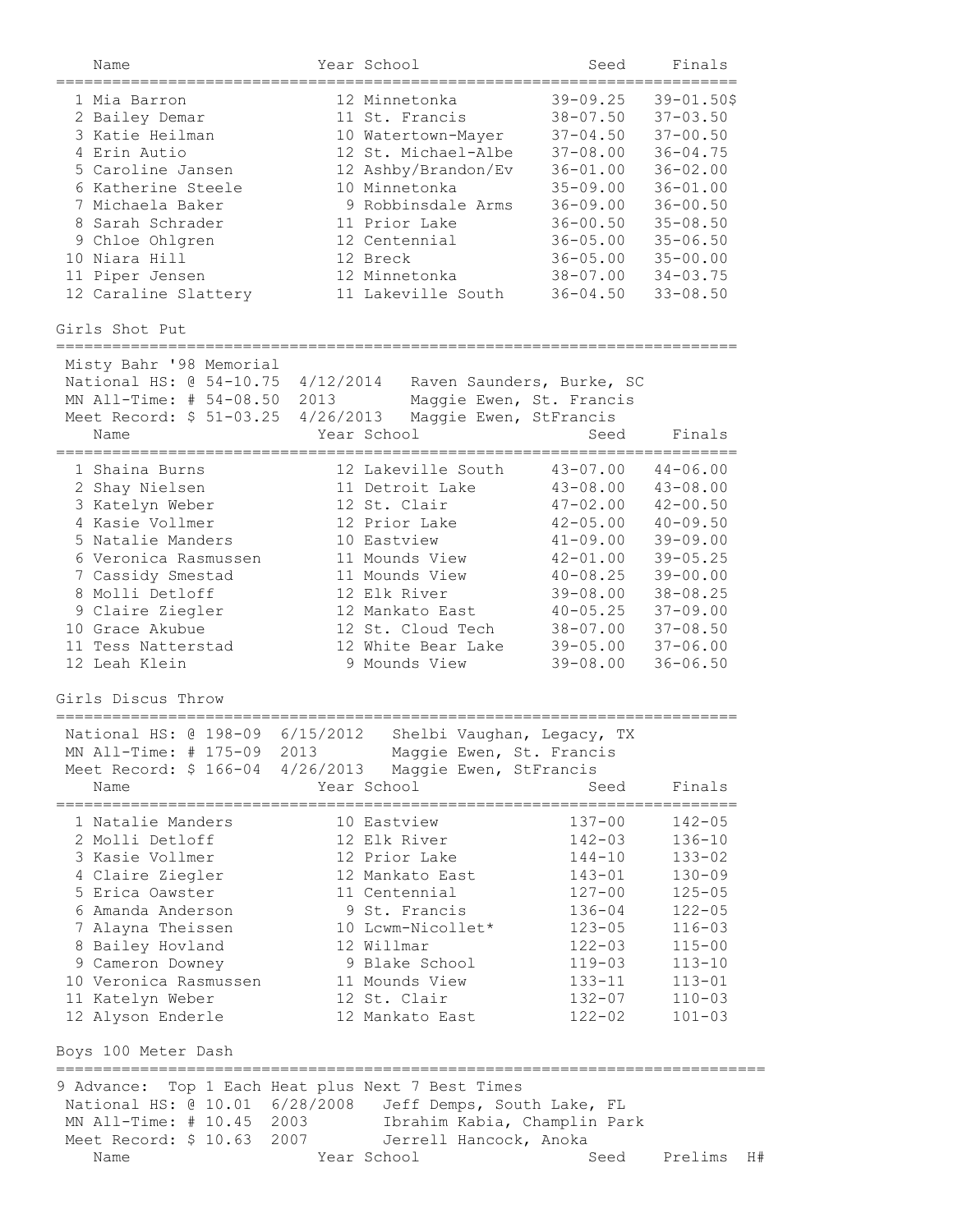| ==================                                                                                                |                                           | ============================= |                |                        |
|-------------------------------------------------------------------------------------------------------------------|-------------------------------------------|-------------------------------|----------------|------------------------|
| Preliminaries                                                                                                     |                                           |                               |                |                        |
| 1 Jacob Gourley                                                                                                   | 12 Eagan                                  | 10.59                         | 10.74Q 1       |                        |
| 2 Odell Howard                                                                                                    | 12 Fridley                                | 10.74                         | 10.87Q 2       |                        |
| 3 Tyler Beehler                                                                                                   | 12 Foley                                  | 10.92                         | 11.06q 1       |                        |
| 4 Andrew Anyaogo                                                                                                  | 12 Lakeville North                        | 11.04                         | 11.14q         | $\mathbf{1}$           |
| 5 Justin Greene                                                                                                   | 12 Lakeville North                        | 11.13                         | 11.17q         | $\sqrt{2}$             |
| 6 Robbie Grimsley                                                                                                 | 11 Hutchinson                             | 10.90                         | 11.20q         | $1\,$                  |
| 7 Chazz Johnson                                                                                                   | 11 Holy Family Cath                       | 10.93                         | 11.23q 2       |                        |
| 8 Brady Andersen                                                                                                  | 12 Moorhead                               | 11.07                         | $11.25q$ 2     |                        |
| 9 Genuine Matthews                                                                                                | 9 St. Francis                             | 11.18                         | 11.31q 1       |                        |
| 10 Ryan Licau                                                                                                     | 12 Chanhassen                             | 11.09                         | 11.32          | 1<br>11.312            |
| 11 Demario Peterkin 10 Rush City                                                                                  |                                           | 11.10                         | 11.32          | $\mathbf{1}$<br>11.317 |
| 12 Joseph Kolpin                                                                                                  | 12 Wayzata                                | 11.06                         | 11.34          | 2                      |
| 13 Vance Barnes                                                                                                   | 11 Minnetonka                             | 11.17                         | 11.36          | $\mathbf{2}$           |
| 14 JT Butler                                                                                                      | 12 New Prague                             | 11.18                         | 11.41          | $\overline{c}$         |
| 15 Tyler Blanchard                                                                                                | 11 Bloomington Jeff                       | 11.18                         | 11.51          | $1\,$                  |
| 16 Toby Wach                                                                                                      | 12 Ashby/Brandon/Ev                       | 11.01                         | 11.60          | $\mathbf{1}$           |
| 17 Jordan Griffin                                                                                                 | 12 Zimmerman                              | 11.00                         | 11.65          | $\overline{c}$         |
| 18 Teddy Sherva                                                                                                   | 11 Anoka                                  | 10.90                         | 12.38          | $\overline{2}$         |
| Boys 100 Meter Dash                                                                                               |                                           |                               |                |                        |
| National HS: @ 10.01 6/28/2008 Jeff Demps, South Lake, FL                                                         |                                           |                               |                |                        |
| MN All-Time: # 10.45 2003 Ibrahim Kabia, Champlin Park                                                            |                                           |                               |                |                        |
| Meet Record: \$ 10.63 2007                                                                                        | Jerrell Hancock, Anoka                    |                               |                |                        |
| Name                                                                                                              | Year School                               | Prelims                       | Finals         |                        |
| Finals                                                                                                            |                                           |                               |                |                        |
| 1 Jacob Gourley                                                                                                   | 12 Eagan                                  | 10.74                         | 10.66          |                        |
| 2 Odell Howard                                                                                                    | 12 Fridley                                | 10.87                         | 10.85          |                        |
| 3 Tyler Beehler                                                                                                   | 12 Foley                                  | 11.06                         | 10.86          |                        |
| 4 Brady Andersen                                                                                                  | 12 Moorhead                               | 11.25                         | 11.11          | 11.101                 |
| 5 Genuine Matthews                                                                                                | 9 St. Francis                             | 11.31                         | 11.11          | 11.105                 |
| 6 Robbie Grimsley                                                                                                 | 11 Hutchinson                             | 11.20                         | 11.16          |                        |
| 7 Andrew Anyaogo                                                                                                  | 12 Lakeville North                        | 11.14                         | 11.17          |                        |
| 8 Chazz Johnson                                                                                                   | 11 Holy Family Cath                       | 11.23                         | 11.18          |                        |
| 9 Justin Greene                                                                                                   | 12 Lakeville North                        | 11.17                         | 11.21          |                        |
| Boys 200 Meter Dash                                                                                               |                                           |                               |                |                        |
| National HS: @ 20.13 5/11/1985 Roy Martin, Roosevelt, TX                                                          |                                           |                               |                |                        |
| National HS: @ 20.13 6/16/1985 Roy Martin, Roosevelt, TX                                                          |                                           |                               |                |                        |
| MN All-Time: # 20.92 2004                                                                                         | Jon Boyd, Mankato East                    |                               |                |                        |
| Meet Record: \$ 21.54 2007                                                                                        | Jerrell Hancock, Anoka                    |                               |                |                        |
| Name                                                                                                              | Year School                               | Seed                          | Finals         |                        |
| 1 Jacob Gourley                                                                                                   |                                           | 21.71                         | 21.60          |                        |
| 2 Tyler Beehler                                                                                                   | 12 Eagan                                  | 21.72                         | 22.09          |                        |
| 3 Karl Olsen                                                                                                      | 12 Foley                                  | 22.07                         |                |                        |
| 4 Odell Howard                                                                                                    | 12 Bloomington Jeff                       | 21.84                         | 22.23<br>22.42 |                        |
|                                                                                                                   | 12 Fridley                                |                               |                |                        |
| 5 Tanner Grubb                                                                                                    | 12 Farmington                             | 22.37                         | 22.59          |                        |
| 6 Chris Cunningham                                                                                                | 12 Willmar                                | 22.41                         | 22.71          |                        |
| 7 Ryan Licau<br>8 Jonathan Webb                                                                                   | 12 Chanhassen                             | 22.46                         | 23.18          |                        |
| -- Andrew Anyaogo                                                                                                 | 11 Minnehaha Academ<br>12 Lakeville North | 22.50<br>22.51                | 23.37<br>DNS   |                        |
| Boys 400 Meter Dash                                                                                               |                                           |                               |                |                        |
|                                                                                                                   |                                           |                               |                |                        |
| National HS: @ 44.69 7/24/1982 Darrell Robinson, Wilson, WA<br>MN All-Time: # 47.18 2007 Quinn Evans, Mounds View |                                           |                               |                |                        |
| Meet Record: \$ 48.46 4/26/2013 Nate Roese, East Ridge                                                            |                                           |                               |                |                        |
| Name                                                                                                              | Year School                               | Seed                          | Finals         |                        |
|                                                                                                                   |                                           |                               |                |                        |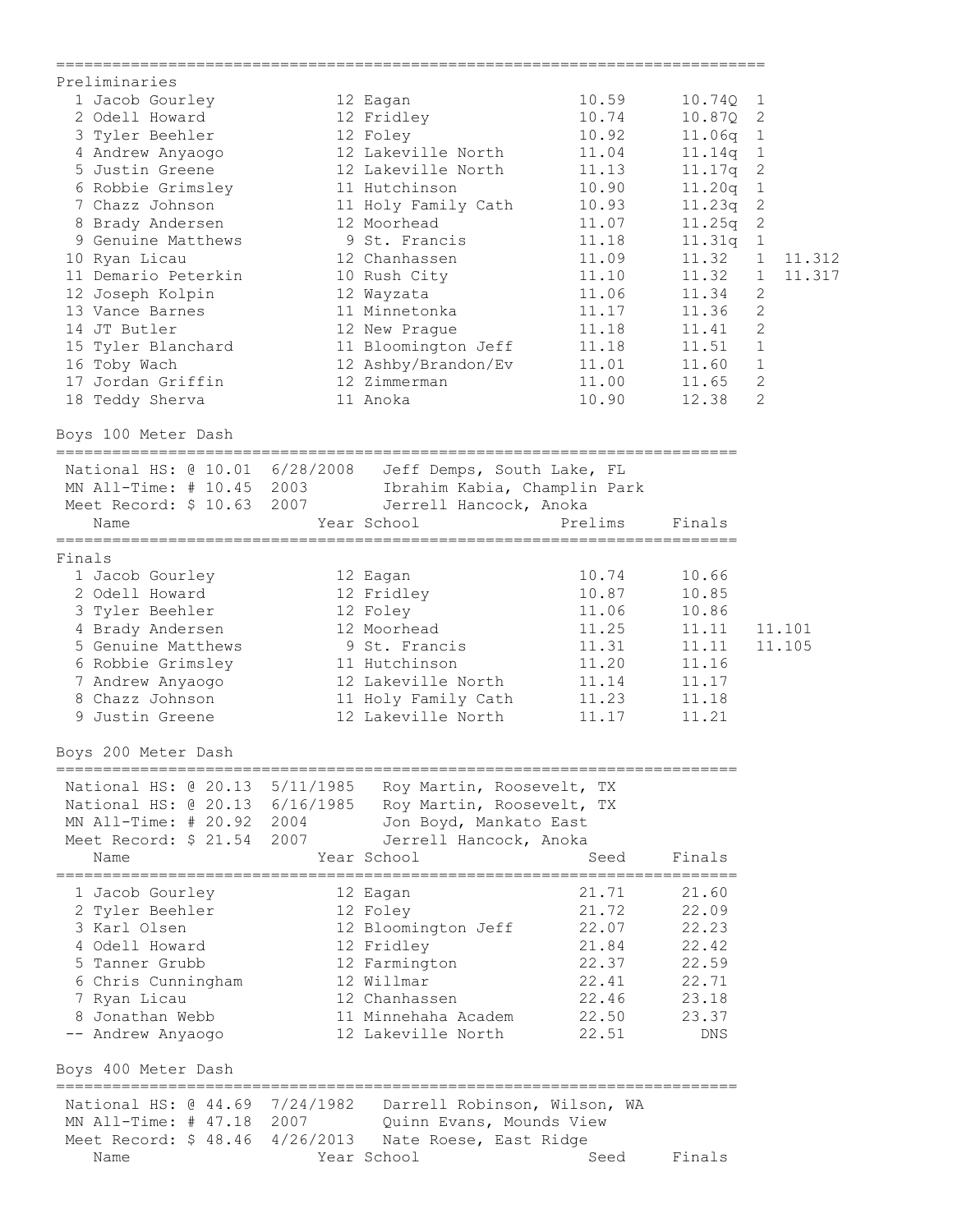| 1 Michael Smith                               | 12 Wayzata                                                                                                       |                                                                                                                                                                                                                                                                                                        | 47.89 48.18\$ |
|-----------------------------------------------|------------------------------------------------------------------------------------------------------------------|--------------------------------------------------------------------------------------------------------------------------------------------------------------------------------------------------------------------------------------------------------------------------------------------------------|---------------|
| 2 Brett Lawrence                              | 12 Moorhead                                                                                                      | 48.94 48.81                                                                                                                                                                                                                                                                                            |               |
| 3 Tyler Beehler                               | 12 Foley                                                                                                         | 50.17 48.88                                                                                                                                                                                                                                                                                            |               |
| 4 Sam Johnson                                 | 12 Monticello                                                                                                    | 49.11 49.14                                                                                                                                                                                                                                                                                            |               |
|                                               | 5 August Augie Ollrich 12 East Ridge                                                                             | 49.29 50.24                                                                                                                                                                                                                                                                                            |               |
| 6 Jonathan Webb                               | 11 Minnehaha Academ 50.25 51.03                                                                                  |                                                                                                                                                                                                                                                                                                        |               |
| 7 Calvin Buesgens                             | 12 Chaska                                                                                                        | 50.47 51.27                                                                                                                                                                                                                                                                                            |               |
|                                               | 8 Jakobi Jackson 11 St. Paul Central 50.20 51.50                                                                 |                                                                                                                                                                                                                                                                                                        |               |
| 9 Demario Peterkin                            | 10 Rush City                                                                                                     | 50.39                                                                                                                                                                                                                                                                                                  | 54.92         |
| Boys 800 Meter Run                            |                                                                                                                  |                                                                                                                                                                                                                                                                                                        |               |
|                                               | National HS: @ 1:46.45 5/31/1996 Michael Granville, Bell Garden, CA                                              |                                                                                                                                                                                                                                                                                                        |               |
|                                               | MN All-Time: # 1:48.64 2008 Zach Mellon, Buffalo                                                                 |                                                                                                                                                                                                                                                                                                        |               |
|                                               | Meet Record: \$ 1:55.10 2010 Sam Miner, Winona                                                                   |                                                                                                                                                                                                                                                                                                        |               |
| Name                                          | Year School                                                                                                      |                                                                                                                                                                                                                                                                                                        | Seed Finals   |
| 1 Matthew Rosen                               | 12 Bloomington Jeff 1:54.92 1:52.75\$<br>57.277 (57.277) 1:52.748 (55.472)                                       |                                                                                                                                                                                                                                                                                                        |               |
| 2 Cal Lawton<br>57.554 (57.554)               | 12 Eden Prairie<br>$1:54.746$ (57.192)                                                                           | $1:53.76$ $1:54.75$ \$                                                                                                                                                                                                                                                                                 |               |
| 3 Sam Carlson<br>58.474 (58.474)              | 12 Bemidji<br>$1:56.296$ (57.822)                                                                                | 1:57.48                                                                                                                                                                                                                                                                                                | 1:56.30       |
| 4 Josh Tracy<br>58.555 (58.555)               | 11 St. Michael-Albe<br>$1:57.124$ (58.569)                                                                       | 1:57.34                                                                                                                                                                                                                                                                                                | 1:57.13       |
| 5 Shane Streich<br>58.016 (58.016)            | 11 Waseca<br>$1:57.205$ (59.189)                                                                                 | 1:54.63                                                                                                                                                                                                                                                                                                | 1:57.21       |
| 6 Mitchel Acker<br>59.639 (59.639)            | 10 Pine Island<br>$1:57.883$ (58.245)                                                                            | 2:00.93                                                                                                                                                                                                                                                                                                | 1:57.89       |
| 7 Garrett Bembenek                            | 12 Prior Lake<br>59.093 (59.093) 1:58.577 (59.485)                                                               | 1:59.42                                                                                                                                                                                                                                                                                                | 1:58.58       |
| 8 Michael Hoff                                | 12 Mounds View<br>$58.835$ (58.835) 1:58.739 (59.905)                                                            | $\overline{2:00.65}$ and $\overline{2:00.65}$ and $\overline{2:00.65}$ and $\overline{2:00.65}$ and $\overline{2:00.65}$ and $\overline{2:00.65}$ and $\overline{2:00.65}$ and $\overline{2:00.65}$ and $\overline{2:00.65}$ and $\overline{2:00.65}$ and $\overline{2:00.65}$ and $\overline{2:00.65$ | 1:58.74       |
| 9 Devon Webb<br>58.943 (58.943)               | 10 Farmington<br>2:00.733(1:01.791)                                                                              | 2:00.93 2:00.74                                                                                                                                                                                                                                                                                        |               |
| 10 Andrew Baker<br>59.164 (59.164)            | 12 Austin<br>$2:01.216$ $(1:02.053)$                                                                             | $1:59.71$ $2:01.22$                                                                                                                                                                                                                                                                                    |               |
| Boys 1600 Meter Run                           |                                                                                                                  |                                                                                                                                                                                                                                                                                                        |               |
|                                               | National HS: @ 3:52.08 5/27/2001 Alan Webb(c), South Lakes, VA                                                   |                                                                                                                                                                                                                                                                                                        |               |
|                                               | MN All-Time: # 3:59.50 2008 Rob Finnerty, Burnsville                                                             |                                                                                                                                                                                                                                                                                                        |               |
|                                               | Meet Record: \$ 4:15.16 2008 Andy Richardson, Irondale                                                           |                                                                                                                                                                                                                                                                                                        |               |
| Name                                          | Year School                                                                                                      | Seed Finals                                                                                                                                                                                                                                                                                            |               |
| $4:14.049$ (59.194)                           | 1 Justin Hyytinen 11 Farmington 4:18.96 4:14.05\$<br>1:04.372 (1:04.372) 2:09.395 (1:05.024) 3:14.855 (1:05.461) |                                                                                                                                                                                                                                                                                                        |               |
| 2 Obsa Ali<br>$1:03.998$ $(1:03.998)$         | 12 Richfield 4:16.61 4:14.66\$<br>$2:08.915$ $(1:04.918)$ $3:14.036$ $(1:05.122)$                                |                                                                                                                                                                                                                                                                                                        |               |
| $4:14.651$ $(1:00.616)$                       | 3 Scott Kvidera (12 Minnetonka (25.03 4:23.32)                                                                   |                                                                                                                                                                                                                                                                                                        |               |
| 1:04.547(1:04.547)<br>$4:23.315$ $(1:05.155)$ | $2:11.384$ $(1:06.838)$ $3:18.161$ $(1:06.777)$                                                                  |                                                                                                                                                                                                                                                                                                        |               |
| 4 Lucas Trapp<br>$1:04.998$ $(1:04.998)$      | 10 Elk River* 4:27.50 4:24.81<br>2:11.088 (1:06.090) 3:18.466 (1:07.379)                                         |                                                                                                                                                                                                                                                                                                        |               |
| $4:24.809$ $(1:06.343)$                       |                                                                                                                  |                                                                                                                                                                                                                                                                                                        |               |
| 5 Andre Hessini and a state of the            | 12 Mounds View 4:29.32 4:25.66                                                                                   |                                                                                                                                                                                                                                                                                                        |               |
| $1:05.861$ $(1:05.861)$                       | 2:13.130 $(1:07.269)$ 3:21.667 $(1:08.538)$                                                                      |                                                                                                                                                                                                                                                                                                        |               |
| $4:25.658$ $(1:03.991)$                       |                                                                                                                  |                                                                                                                                                                                                                                                                                                        |               |
| 6 Andrew Quirk                                | 11 Wayzata 4:31.14 4:27.49                                                                                       |                                                                                                                                                                                                                                                                                                        |               |
| $1:05.253$ $(1:05.253)$                       | $2:11.602$ (1:06.349) $3:20.269$ (1:08.668)                                                                      |                                                                                                                                                                                                                                                                                                        |               |
|                                               |                                                                                                                  |                                                                                                                                                                                                                                                                                                        |               |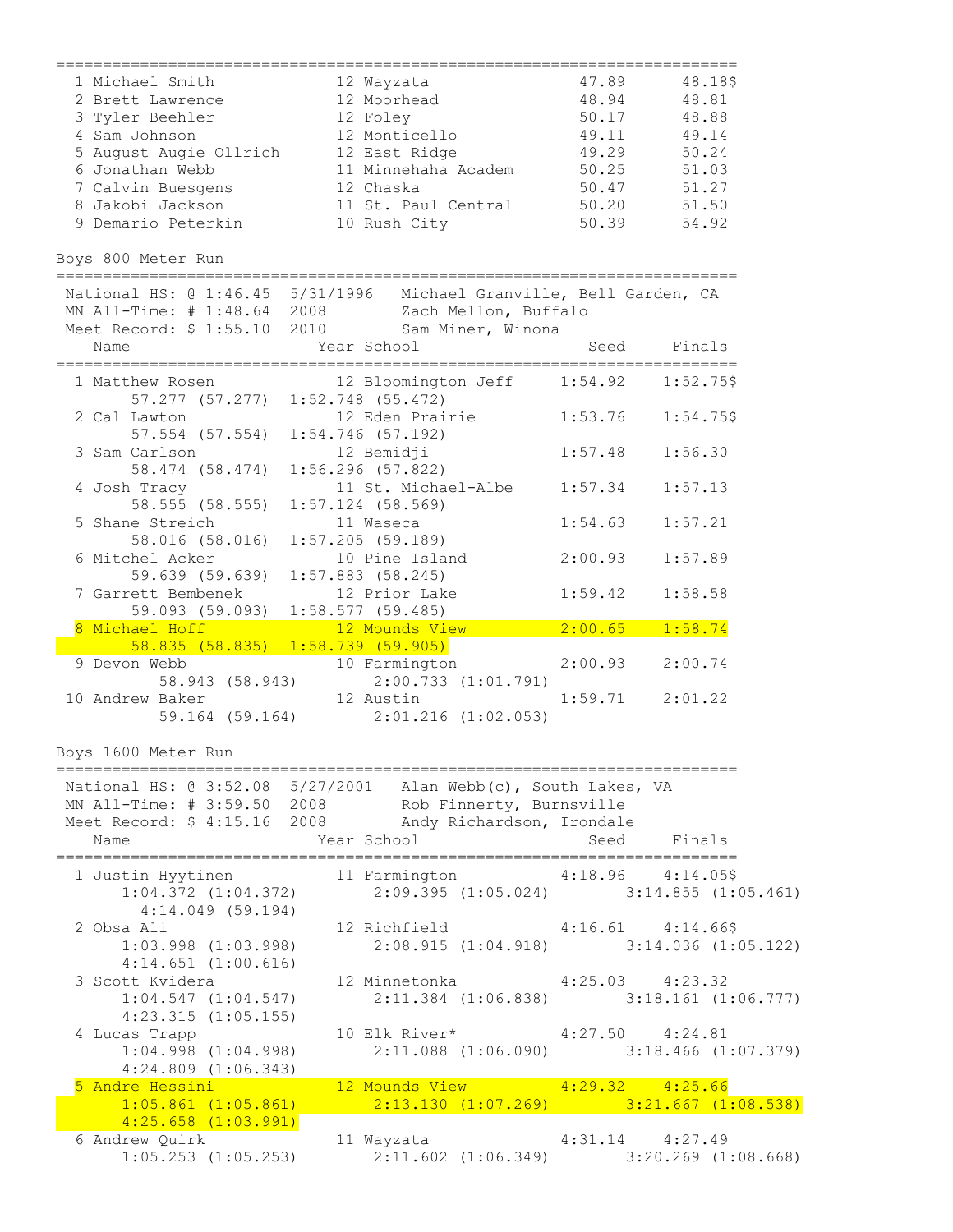4:27.483 (1:07.214) 7 Christopher Meados 12 Andover 4:22.20 4:27.78 1:04.809 (1:04.809) 2:10.825 (1:06.016) 3:18.496 (1:07.671) 4:27.777 (1:09.282) 8 Ethan Wagner 12 Minnehaha Academ 4:30.03 4:28.02 1:04.881 (1:04.881) 2:12.112 (1:07.232) 3:20.509 (1:08.398) 4:28.017 (1:07.509) 9 Derek Warner 12 Long Prairie-Gre 4:29.02 4:28.80 1:04.447 (1:04.447) 2:11.104 (1:06.657) 3:19.460 (1:08.357) 4:28.791 (1:09.332) 10 Logan Ramlet 11 Edina 4:30.34 4:29.34 1:05.564 (1:05.564) 2:12.674 (1:07.111) 3:22.247 (1:09.574) 4:29.332 (1:07.085) 11 Connor Danielson 12 Fergus Falls 4:31.65 4:29.44 1:05.654 (1:05.654) 2:13.527 (1:07.873) 3:22.905 (1:09.379) 4:29.434 (1:06.529) 12 Matthew Lundstrom 11 Detroit Lake 4:30.74 4:29.57 1:05.300 (1:05.300) 2:13.388 (1:08.088) 3:23.759 (1:10.372) 4:29.563 (1:05.805) 13 Adam Armbruster 11 Delano 4:23.14 4:29.65 1:04.686 (1:04.686) 2:11.876 (1:07.191) 3:21.827 (1:09.951) 4:29.641 (1:07.815) 14 Chandler Klawitter 11 Hutchinson 4:31.55 4:29.94 1:05.384 (1:05.384) 2:12.357 (1:06.973) 3:23.265 (1:10.909) 4:29.937 (1:06.672) 4:29.937 (1:06.672)<br>15 Nicholas Sokolowski 12 St. Louis Park 4:29.81 4:29.98<br>1:05.835 (1:05.835) 2:13.364 (1:07.529) 3:21.639 (1:08.276) 1:05.835 (1:05.835) 2:13.364 (1:07.529) 3:21.639 (1:08.276) 4:29.978 (1:08.339) 16 Faysal Mahmoud 11 Burnsville 4:28.64 4:30.40 1:04.108 (1:04.108) 2:11.564 (1:07.456) 3:22.165 (1:10.602) 4:30.394 (1:08.229) Boys 3200 Meter Run ========================================================================= Dave Teague '75 Memorial National HS: @ 8:26.51 6/4/2011 Lukas Verzbicas(c), Sandburg, IL MN All-Time: # 8:42.81 2007 Elliott Heath, Winona Meet Record: \$ 8:59.18 2006 Mike Torchia, Rochester Lourde Name Seed Finals (Near School Seed Finals ========================================================================= 1 Joey Duerr 11 Chaska 9:18.77 9:06.54 1:11.016 (1:11.016) 2:22.751 (1:11.736) 3:30.645 (1:07.894) 4:38.840 (1:08.195) 5:48.299 (1:09.460) 6:58.552 (1:10.254) 8:06.687 (1:08.136) 9:06.539 (59.852) 2 Keeghan Hurley 12 Perham 9:21.37 9:07.66 1:10.288 (1:10.288) 2:22.517 (1:12.229) 3:30.367 (1:07.851) 4:38.617 (1:08.251) 5:48.030 (1:09.414) 6:58.350 (1:10.320) 8:06.570 (1:08.221) 9:07.654 (1:01.085) 3 Jacob McDermott 12 Cretin-Derham Ha 9:41.00 9:10.88 1:11.331 (1:11.331) 2:22.987 (1:11.657) 3:31.069 (1:08.082) 4:39.451 (1:08.383) 5:48.657 (1:09.207) 6:59.414 (1:10.757) 8:08.724 (1:09.310) 9:10.874 (1:02.150) 4 Zack Benning 12 Hastings 9:02.37 9:11.72 1:10.499 (1:10.499) 2:22.639 (1:12.141) 3:30.695 (1:08.057) 4:38.790 (1:08.095) 5:48.228 (1:09.438) 6:58.331 (1:10.104) 8:07.314 (1:08.983) 9:11.717 (1:04.404) 5 Connor Olson 11 Wayzata 9:08.27 9:13.87 1:11.276 (1:11.276) 2:22.295 (1:11.019) 3:30.067 (1:07.773) 4:38.512 (1:08.445) 5:47.990 (1:09.478) 6:58.697 (1:10.708) 8:07.766 (1:09.070) 9:13.867 (1:06.101) 6 Jaret Carpenter 10 Wayzata 9:39.00 9:14.32 1:11.947 (1:11.947) 2:23.289 (1:11.343) 3:31.256 (1:07.967) 4:39.635 (1:08.380) 5:48.677 (1:09.042) 6:59.206 (1:10.529)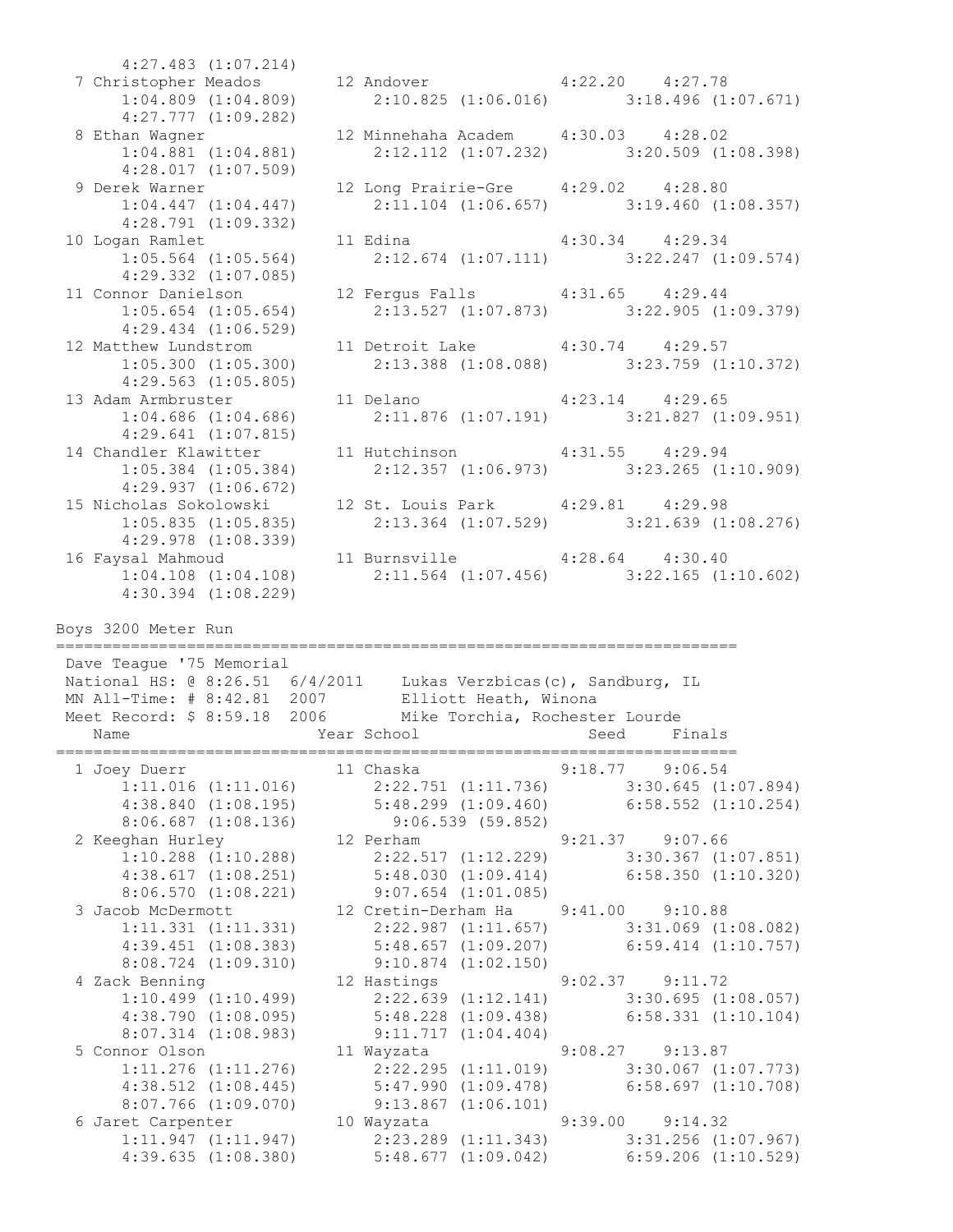8:08.503 (1:09.707) 9:15.554 (1:07.052) 8:08.275 (1:09.372) 9:17.740 (1:09.466) 8:16.400 (1:13.538) 9:24.710 (1:08.310) 8:10.561 (1:11.415) 9:26.835 (1:16.274) 8:17.246 (1:14.828) 9:27.943 (1:10.697) 8:23.022 (1:13.410) 9:30.386 (1:07.364) 8:37.976 (1:18.649) 9:52.014 (1:14.039) 8:43.298 (1:17.221) 9:53.720 (1:10.422)

 8:08.149 (1:08.943) 9:14.314 (1:06.165) 7 Nick Golebiowski 12 St. Cloud Cathed 9:17.30 9:15.56 1:11.534 (1:11.534) 2:22.925 (1:11.391) 3:30.924 (1:08.000) 4:39.046 (1:08.122) 5:48.444 (1:09.399) 6:58.796 (1:10.353) 8 Joe Klecker 11 Hopkins 9:22.20 9:17.74 1:10.797 (1:10.797) 2:22.615 (1:11.819) 3:30.497 (1:07.882) 4:38.710 (1:08.213) 5:48.187 (1:09.478) 6:58.904 (1:10.717) 9 Isaiah Barlow 12 Hutchinson 9:25.44 9:24.71 1:10.934 (1:10.934) 2:22.831 (1:11.897) 3:30.845 (1:08.015) 4:39.358 (1:08.513) 5:49.741 (1:10.383) 7:02.862 (1:13.122) 10 Matthew Lumbar 12 Edina 9:26.20 9:26.84 1:11.921 (1:11.921) 2:23.187 (1:11.267) 3:31.071 (1:07.885) 4:39.024 (1:07.953) 5:48.449 (1:09.426) 6:59.147 (1:10.699) 11 Aaron Breyer 12 Wayzata 9:33.70 9:27.95 1:12.160 (1:12.160) 2:23.492 (1:11.333) 3:31.537 (1:08.045) 4:39.986 (1:08.449) 5:49.407 (1:09.422) 7:02.418 (1:13.012) 12 Chase Cayo 11 St. Michael-Albe 9:39.44 9:30.39 1:11.726 (1:11.726) 2:23.286 (1:11.560) 3:31.985 (1:08.699) 4:42.126 (1:10.142) 5:55.144 (1:13.018) 7:09.613 (1:14.469) 13 Justin Hyytinen 11 Farmington 9:15.80 9:52.02 1:11.448 (1:11.448) 2:23.005 (1:11.557) 3:33.142 (1:10.138) 4:45.296 (1:12.154) 6:01.438 (1:16.142) 7:19.327 (1:17.890) 14 Wade Krueger 12 St. Cloud Tech 9:38.00 9:53.72 1:12.457 (1:12.457) 2:23.800 (1:11.344) 3:36.132 (1:12.332) 4:51.376 (1:15.245) 6:08.044 (1:16.669) 7:26.077 (1:18.033) 15 Joseph Louiselle 12 Totino-Grace 9:39.37 9:57.93 1:11.674 (1:11.674) 2:23.460 (1:11.787) 3:34.049 (1:10.589) 4:48.366 (1:14.317) 6:05.032 (1:16.667) 7:23.432 (1:18.401) 8:42.740 (1:19.308) 9:57.921 (1:15.182) -- Tayler Aarness 12 Stillwater Area 9:33.01 DNS

Boys 110 Meter Hurdles

============================================================================ National HS: @ 13.08 7/31/2009 Wayne Davis, Southeast, NC MN All-Time: # 13.85 1981 Rick Schroeder, Owatonna Meet Record: \$ 14.50 4/26/2013 Ben Ojika, Irondale Name Tear School Seed Finals H# ============================================================================ 1 Jon Tollefson 11 St. Croix Luther 14.47 14.42\$ 2 2 Arik Steele 11 North Branch 15.23 15.04 2 3 Isaiah West 12 St. Cloud Apollo 15.09 15.11 2 4 Matt Baker 11 Mounds View 14.70 15.16 2 5 Kenneth Jinkins 12 Henry Sibley 15.21 15.29 2 6 Kallan Hart 11 Faribault 15.55 15.47 1 7 Colton Syler 12 Andover 15.25 15.49 2 8 Matt Grathwohl 11 Monticello 15.25 15.51 2 9 Grant Wennerberg 11 Foley 15.64 15.53 1 10 Clayton Johnson 10 Hastings 15.50 15.64 1 15.632 11 Paul Meloche 11 Mesabi East 15.43 15.64 2 15.637 12 Nick Sigrist 12 Byron 15.72 15.67 1 13 Tom Huss 12 Holy Angels 14.80 15.75 2 14 Johnson Jacob 10 Owatonna 15.71 15.77 1 15 Nehemiah Rockett 11 Farmington 15.69 15.82 1 16 Alex Haas 11 LeSueur-Henderso 15.57 15.94 1 17 Justin Gordon 12 Cambridge-Isanti 15.56 15.95 1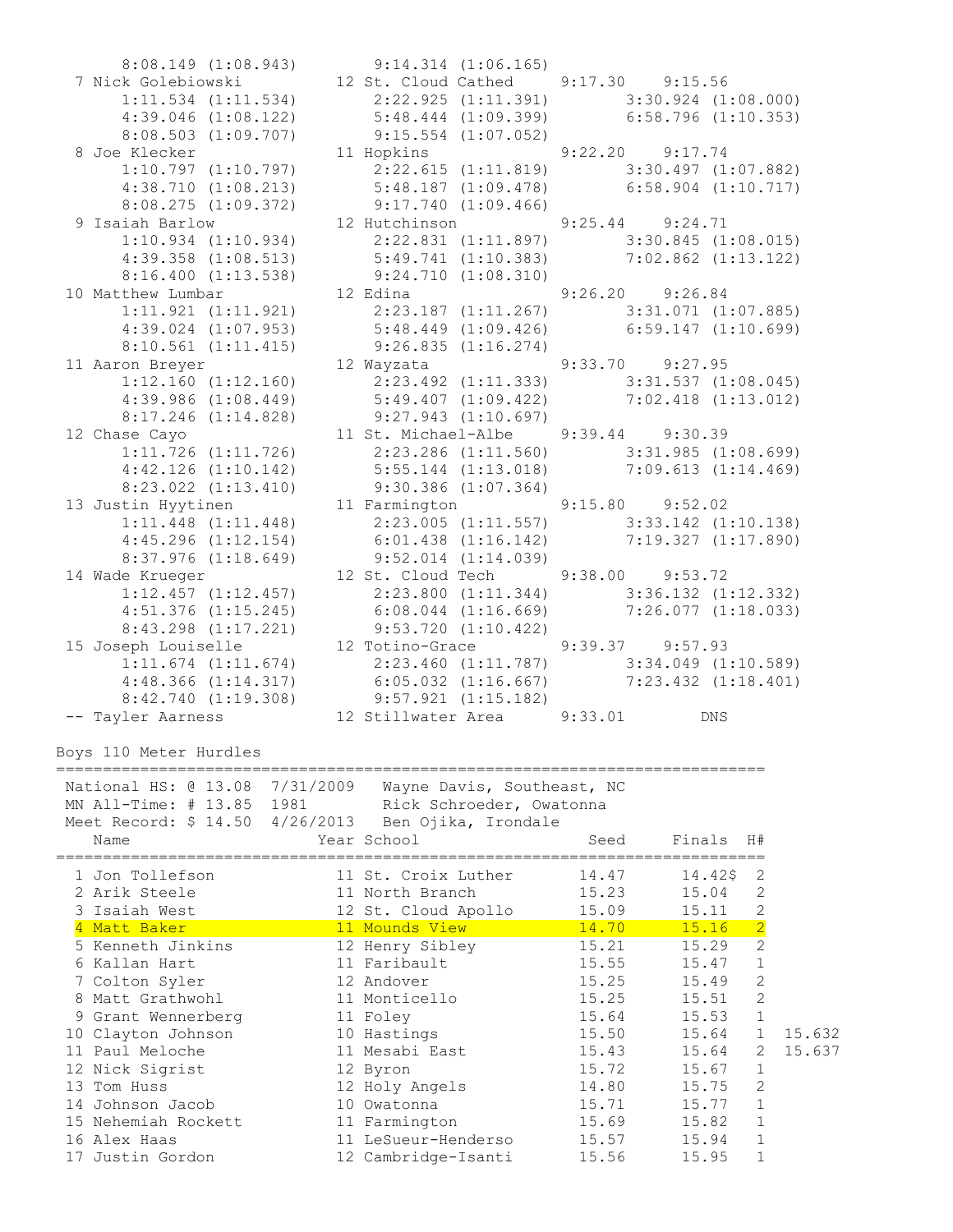18 Matt Moberg 12 Park Christian 15.43 16.24 1

Boys 300 Meter Hurdles ========================================================================= National HS: @ 35.02 6/5/2009 Reggie Wyat, La Sierra, CA MN All-Time: # 36.38 2012 RJ Alowonle, Park Cottage Grove Meet Record: \$ 38.54 2012 Angus Stoudt, Minnetonka Name Year School Seed Finals ========================================================================= 1 Clayton Johnson 10 Hastings 39.32 38.66 2 Jon Tollefson 11 St. Croix Luther 39.54 38.73 3 Kenneth Jinkins 12 Henry Sibley 39.58 39.23 4 Matt Baker 11 Mounds View 40.17 39.41 5 Mitch Peck 12 Alexandria 40.38 39.92 6 Nehemiah Rockett 11 Farmington 40.83 40.22 7 Samuel Lundquist 11 Minnehaha Academ 39.77 40.30 8 Obinnaya Wamuo 12 Wayzata 40.18 40.41 9 Alex Haas 11 LeSueur-Henderso 40.73 41.45 Boys 4x100 Meter Relay ========================================================================= National HS: @ 39.76 5/16/1998 Wyatt, TX, Wyatt, TX M Wesley, M Clopton, M Franklin, D Wesley MN All-Time: # 41.67 2009 Lakeville North, Lakeville North T Jellum, J Anyaogu, N Sayler, N Nelson Meet Record: \$ 43.21 2007 Fridley High School, Fridley School School Seed Finals ========================================================================= 1 Wayzata 43.38 43.19\$ 1) Keante' Johnson 12 2) Steele Berg 12 3) Anthony Clarke 11 4) Joseph Kolpin 12 2 Minnetonka 43.77 43.31 1) Lucas Rewolinski 10 2) Paul Afflitto 11 3) Anthony Wilkerson 11 4) Vance Barnes 11 3 Moorhead 44.18 43.68 1) Michael Duginski 10 2) Maliq Delburne 10 3) Jade Lawrence 11 4) Brady Andersen 12 4 Irondale 44.21 43.86 1) Magnus Etuko 12 2) Alex Kelner 11 3) Sam Vossler 11 4) Victor James 11 5 Mankato East 44.35 43.91 1) Anjola Onadipe 11 2) Ben Schwartz 10 3) Calvin Deike 12 4) Kaje Warren 9 6 Brainerd\* 44.29 43.98 1) Isaiah Smith 12 2) Logan Davis 12 3) Cole Smith 12 4) Grant Reuer 12 7 Lakeville North 44.45 44.12 1) Justin Greene 12 2) Andrew Anyaogo 12 3) Lee Edwards 12 4) Michael Buening 12 8 Shakopee 44.18 1) Jonathan Rowe 10 2) Zach Breeggemann 12 3) Ahlem Small 11 4) Jake Maiers 12 -- Andover Changes Sensitive Start Changes Changes Andrew Management Assembly Changes Andrew Management Assembly 1) Jack Madsen 12 2) Christopher Larson 12 3) Austin Lorch 12 4) Kyle Kettler 12 Boys 4x200 Meter Relay ========================================================================= National HS: @ 1:23.31 5/30/1998 Wyatt, TX, Wyatt, TX M Wesley, M Clopton, M Franklin, D Wesley

MN All-Time: # 1:27.23 2012 North St. Paul, North St. Paul A Giovinazzo, Q Mann, A Sirleaf, T Griffin Meet Record: \$ 1:29.61 4/26/2013 Wayzata, Wayzata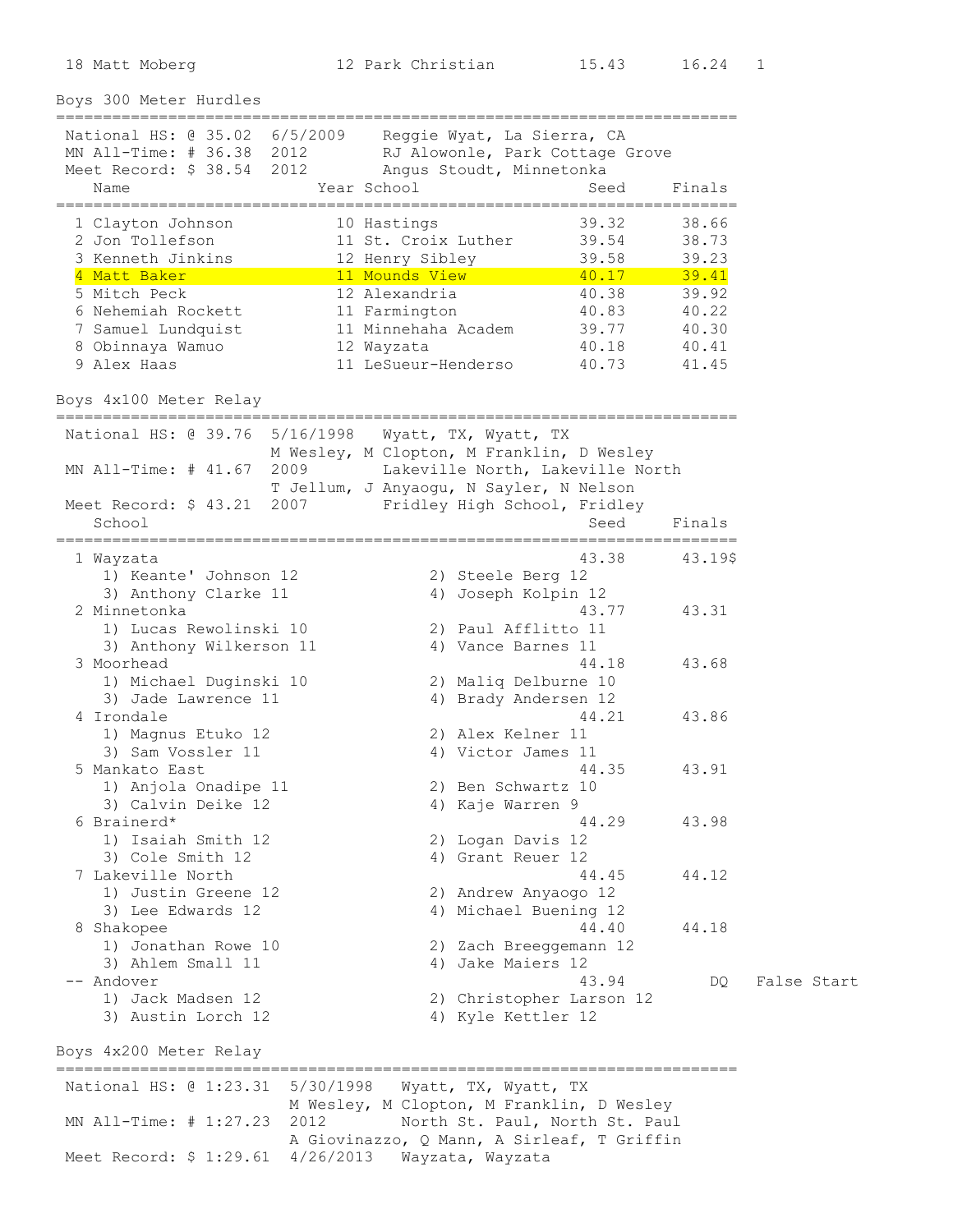A Clarke, J Borchardt, J Kolon, C Piersen School School Seed Finals ========================================================================= 1 Eagan 1:30.77 1:29.07\$ 1) David Brown 11 2) Dallas Krech 10 3) Douglas Brown 11 4) Jacob Gourley 12 2 Wayzata 1:29.89 1:30.00 1) Keante' Johnson 12 2) Steele Berg 12 3) Mitchell Walber 11 4) Anthony Clarke 11 3 Prior Lake 1:32.04 1:30.56 1) Desmond Deshay 10 2) Jhony Blanco 12 3) Blake Tornes 12 4) Wyatt Scheu 12 4 Andover 1:32.34 1:30.68 2) Christopher Larson 12<br>4) Kvle Kettler 12 1) Armin Bobaric 10 (2) Christopher Lars<br>3) Austin Lorch 12 (4) Kyle Kettler 12 5 Centennial 1:33.30 1:30.94 1) Daniel Anderson 10 2) Riley Trettel 9 3) Tyler Iaquinto 11 4) David Thill 12 6 Brainerd\* 1:31.83 1:30.95 1) Cole Smith 12 2) Grant Reuer 12 3) Carey Rezac 12 4) Logan Davis 12 7 Mounds View 1:31.27 1:31.23 1) Ola Mustapha 12 2) Denis Li 11 3) Michael DeGroot 10 4) Sola Olateju 12 8 Anoka 1:33.60 1:32.32 1) Sam Licari 11 2) Sumowoi Harris 12 3) Roland Oyou 12 4) Ky'eric Baynes 11 9 Willmar 1:33.05 1:32.75 1) Derick Peterson 12 2) Eli Gunderson 11 3) Chris Cunningham 12 4) Isaac Thompson 12 Boys 4x400 Meter Relay ========================================================================= Kent Stahly Memorial National HS: @ 3:07.40 4/6/1985 Hawthrone, CA, Hawthrone, CA M Marsh, M Graham, S Kelly, H Thomas MN All-Time: # 3:14.47 2007 Mounds View, Mounds View Q Evans, M Schelendich, K Bradley, A Balzar Meet Record: \$ 3:19.10 2007 Mounds View High School, Mounds View School Seed Finals ========================================================================= 1 Wayzata 3:28.04 3:22.30 1) Tyler Didier 10 2) Obinnaya Wamuo 12 3) Mitchell Walber 11 4) Michael Smith 12 2 Rochester Lourdes 3:27.84 3:23.60 1) Nick Steinmetz 11 2) Dakota Streit 11 3) Kane Carstens 12 4) McKay Carstens 12 3 Farmington 3:27.96 3:25.71<br>
4 Bloomington Jefferson 3:28.39 3:27.49 4 Bloomington Jefferson<br>1) Colton Myles 11<br>3) Xierl Olean 12 1) Colton Myles 11 2) Jeremiah Hendricks 10 3) Karl Olsen 12 4) Matt Rosen 12 5 Brainerd\* 3:30.42 3:28.37 1) Nick Schwen 12 2) Carey Rezac 12 3) Ryan Votruba 12 4) David Supinski 11 6 Chaska 3:29.40 3:29.53 3:29<br>1) Andrew Leck 2) Tristan Loser<br>2) Matt Mayrie 3) Matt Torntore (4) Calvin Buesgens 12 7 Prior Lake 3:30.51 3:31.02 1) Blake Tornes 12 2) Jhony Blanco 12 3) Garrett Bembenek 12 <a>> 4) Wyatt Scheu 12 8 Mounds View 3:29.44 3:36.43 1) Ola Mustapha 12 2) Michael DeGroot 10 3) Tony Moga 12 4) Will Eggers 12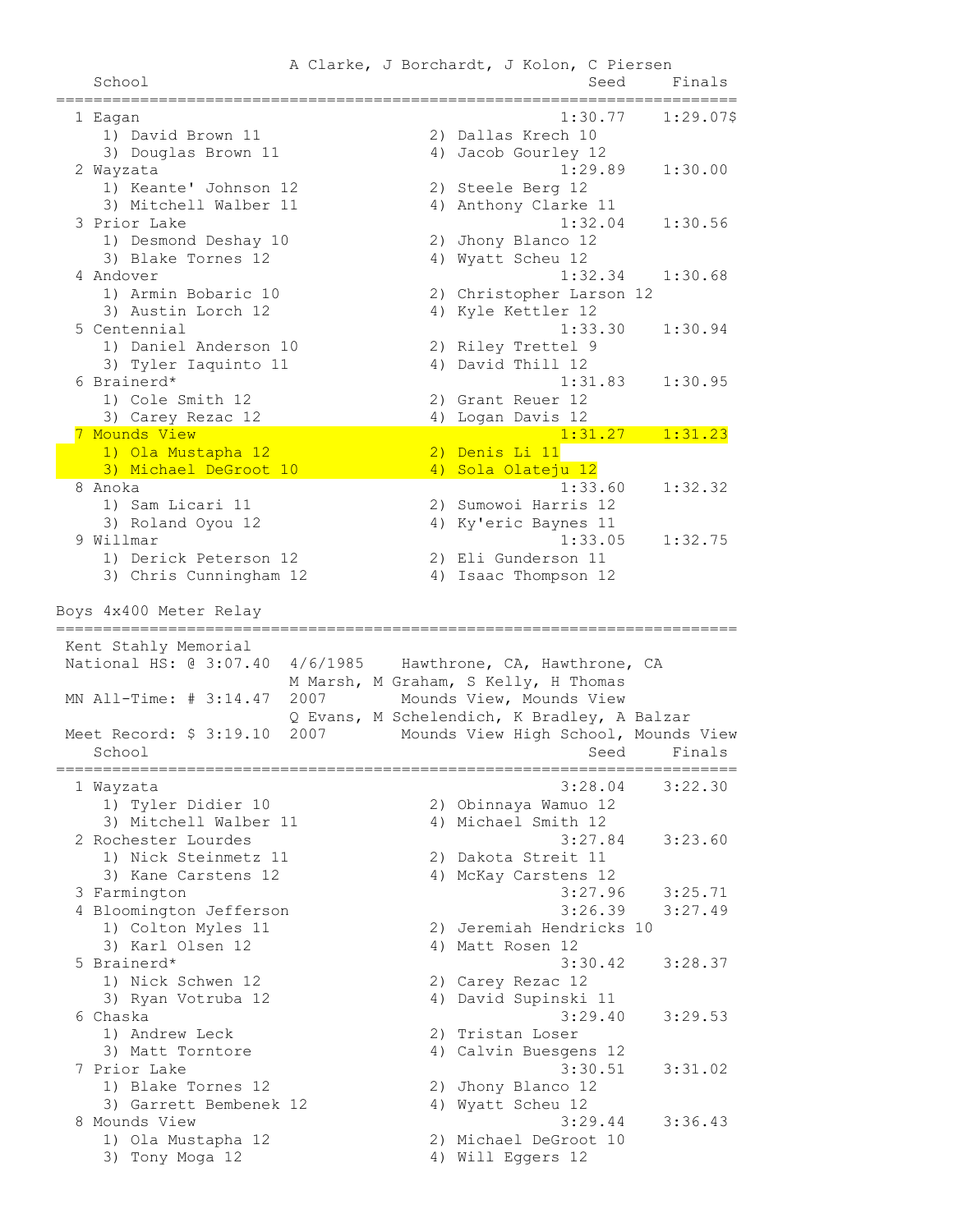9 East Ridge 3:29.65 3:37.25 1) Bradley Simonson 12 2) Caleb Knazze 10 3) Roman Faller 12 4) August Augie Ollrich 12 Boys 4x800 Meter Relay ========================================================================= National HS: @ 7:28.75 4/29/2011 Poly, CA, Poly, CA C Hall, C Penn, A Harris, M Andrews MN All-Time: # 7:41.94 1998 Stillwater Area, Stillwater Area Meet Record: \$ 8:00.07 2007 Willmar High School, Willmar School Seed Finals ========================================================================= 1 Roseville Area 8:18.19 8:09.19 1) Collin Kiley 10 2) Jack Schugel 11 3) Dan Zalk 12 4) Dan Wahlstedt 12 2:02.427 (2:02.427) 4:08.459 (2:06.033) 6:12.234 (2:03.775) 8:09.182 (1:56.949) 2 Hibbing 8:20.23 8:10.07 1) Joey Fenstermacher 11 2) Andy Rudberg 12 3) Tyler Jerkovich 12 (4) Wil Maki 12 2:01.505 (2:01.505) 4:07.030 (2:05.525) 6:09.203 (2:02.173) 8:10.065 (2:00.863) 3 St. Louis Park 8:22.10 8:10.98 1) Jackson Sokolowski 9 2) Christopher Trotter 10 3) Thomas Djerf 12 4) Nicholas Sokolowski 12 2:03.170 (2:03.170) 4:07.003 (2:03.833) 6:12.801 (2:05.798) 8:10.972 (1:58.172) 4 St. Michael-Albertville 8:22.94 8:11.86 1) Keith Jorgensen 12 2) Jacob Monseth 11 3) Dominic Shovelain 12 4) Josh Tracy 11 2:02.476 (2:02.476) 4:08.863 (2:06.388) 6:13.760 (2:04.897) 8:11.858 (1:58.098) 5 Mounds Park Academy 8:22.20 8:13.22 1) Evan Ferlic 11 2) Nick Gardner 12 3) Kethan Dahlberg 12 4) Nolan Ferlic 12 1:59.429 (1:59.429) 4:07.440 (2:08.012) 6:12.859 (2:05.420) 8:13.218 (2:00.359) 6 Bemidji 8:16.02 8:14.04 1) Caleb Appleton 10 2) Payton Christofferson 10 3) Gunnar Nelson 12 (4) Sam Carlson 12 2:04.812 (2:04.812) 4:13.338 (2:08.527) 6:18.225 (2:04.887) 8:14.036 (1:55.811) 7 Totino-Grace 8:20.65 8:14.68 1) Jimmy Thibault 11 2) Blake Wolters 12 3) Joseph Louiselle 12 4) Brandon Hilliard 12 2:02.653 (2:02.653) 4:08.405 (2:05.753) 6:12.494 (2:04.089) 8:14.676 (2:02.183) 8 Detroit Lakes 8:21.87 8:20.31 1) Matthew Lundstrom 11 2) Zack Foltz 12 3) Brady Labine 9 4) Jacob Fritz 12 2:01.905 (2:01.905) 4:08.868 (2:06.963) 6:16.196 (2:07.329) 8:20.305 (2:04.110) 9 Wayzata 8:22.09 8:26.02 1) Andrew Millan 10 2) Nathan Li 12 3) Andrew Cameron 12 4) Kevin Myers 12 2:03.918 (2:03.918) 4:14.095 (2:10.177) 6:24.402 (2:10.308) 8:26.014 (2:01.613) 10 Willmar 8:20.88 8:27.12 1) Colton Carlson 10 2) Ian Thompson 10 3) Tom Seifert 12 4) Nic Coquyt 12 2:02.669 (2:02.669) 4:11.312 (2:08.643) 6:18.298 (2:06.986) 8:27.113 (2:08.815) 11 Chisago Lakes Area 6:24.46 8:27.74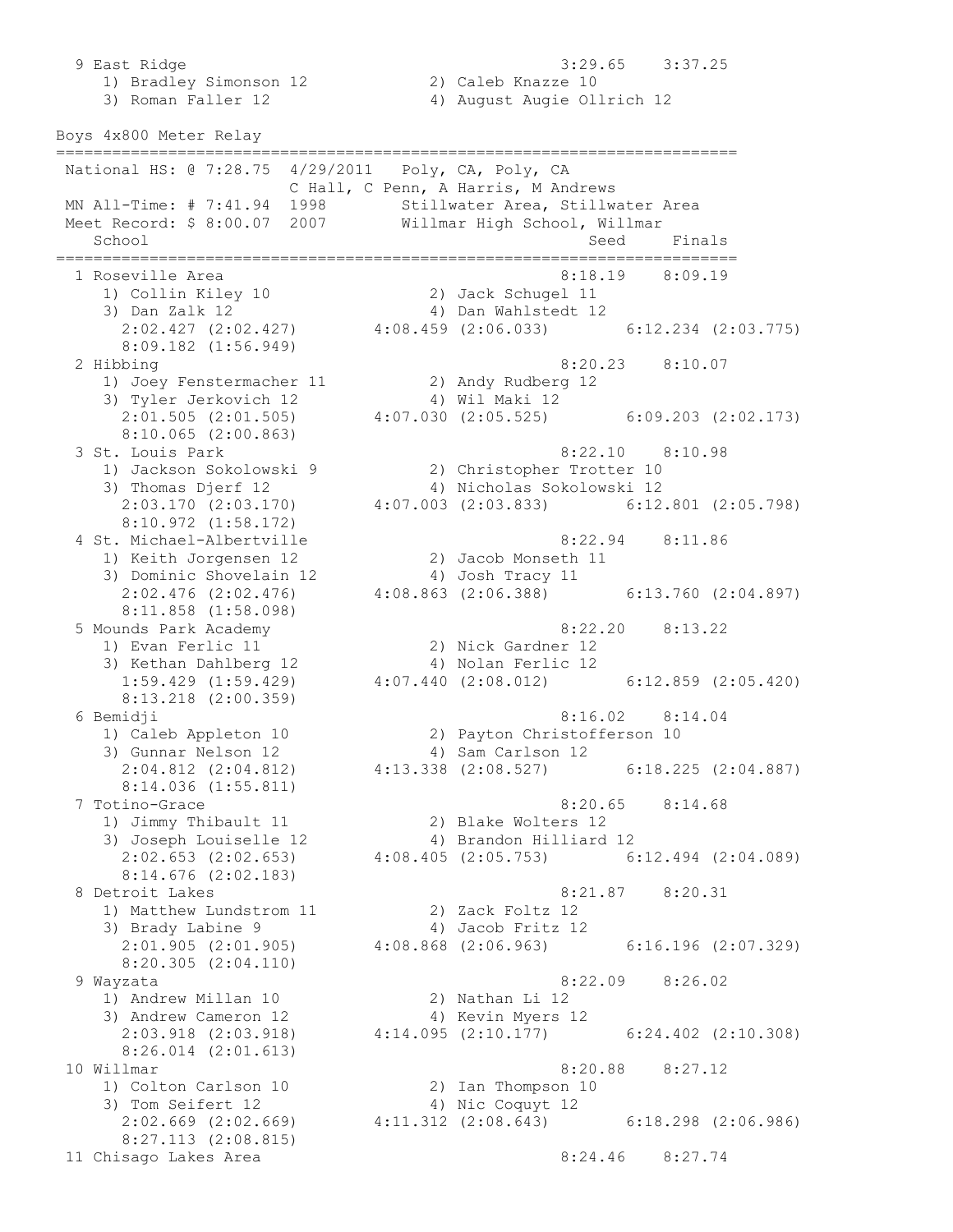1) Andrew Magnuson 12 2) Carson Velaski 12 3) Carl Osterberg 12 4) Quinton Lee 11 2:02.577 (2:02.577) 4:12.307 (2:09.731) 6:21.195 (2:08.888) 8:27.735 (2:06.541) 12 Minnetonka 8:22.24 8:33.71 1) Riley Nelson 12 2) Mason Kiffmeyer 10 3) Joe Helmer 12 4) Scott Kvidera 12 2:04.847 (2:04.847) 4:13.210 (2:08.364) 6:23.347 (2:10.138) 8:33.704 (2:10.357) Boys High Jump ========================================================================= National HS: @ 7-07 7/18/2002 Andra Manson, Brenham, TX MN All-Time: # 7-01 1973 Rod Raver, Rochester John Marshall MN All-Time: # 7-01 1993 Jon Markuson, Chaska Meet Record: \$ 6-11 2011 Trevor Yedoni, Benilde-St M Name **Year School** Seed Finals ========================================================================= 1 Jordan Feder 12 Nevis 6-05.00 6-06.00 2 west Spier 12 Caledonia/Spring 6-04.00 6-06.00 3 Isaiah Weston 10 St. Michael-Albe 6-04.00 6-04.00 4 Alex Haima 12 Sartell-St.Steph 6-04.00 6-02.00 5 Logan Bristol 11 Mankato West 6-05.00 6-02.00 6 Wyatt Ferm 11 Farmington 6-05.00 6-02.00 7 Jaustin Culbert 10 Chisholm 6-04.00 6-00.00 -- David Zydowsky 11 Chanhassen 6-05.00 NH -- Dan Schack 12 West Central Are 6-04.00 NH Boys Pole Vault ========================================================================= Named for Derek Prokott National HS: @ 18-03.50 8/4/2012 Shawn Barber, Park, TX MN All-Time: # 15-09 2012 Mitch Valli, Buffalo Meet Record: \$ 15-07 2012 Jagger Gran, Mounds View Name **Year School** Seed Finals ========================================================================= 1 Will Dudley 12 Worthington 14-01.00 15-00.00 2 Tyler Tappe 12 Pequot Lakes 14-06.00 14-06.00 3 Ben Yost 12 Wayzata 13-06.00 14-00.00 4 Calvin Deike 12 Mankato East 13-10.00 13-00.00 4 Kyle Meyer 10 Lakeville North 13-00.00 13-00.00 6 Trever Nordlund 12 Sartell-St.Steph 13-00.00 13-00.00 7 Ty Kolb 11 Mankato West 13-05.00 13-00.00 8 Jacob Weidrich 12 Moorhead 13-00.00 13-00.00 9 Wes Evansen 12 Hastings 13-06.00 13-00.00 10 James Moyer 12 Cambridge-Isanti 13-00.00 13-00.00 11 Elias Beachy 12 Perham 13-06.00 12-06.00 12 Joe Kelner 12 Irondale 13-00.00 12-06.00 12 Erik Peters 12 St. Clair 13-00.00 12-06.00 -- Nick Sigrist 12 Byron 13-00.00 NH Boys Long Jump ========================================================================= National HS: @ 26-10 6/27/2009 Marquis Goodwin, Rowlett, TX MN All-Time: # 24-09.25 1982 Von Shepard, St. Paul Central Meet Record: \$ 23-06 2006 BJ Otto, Hill Murray Name Year School Seed Finals ========================================================================= 1 Matthew Dille 11 Minnetonka 21-05.25 22-00.00 2 Isaiah Weston 10 St. Michael-Albe 21-03.00 21-10.00 3 Evan Hagen 11 Shakopee 21-04.50 21-08.75 4 Chazz Johnson 11 Holy Family Cath 22-06.00 21-07.50 5 Conor White 11 Providence Acade 21-01.00 21-04.25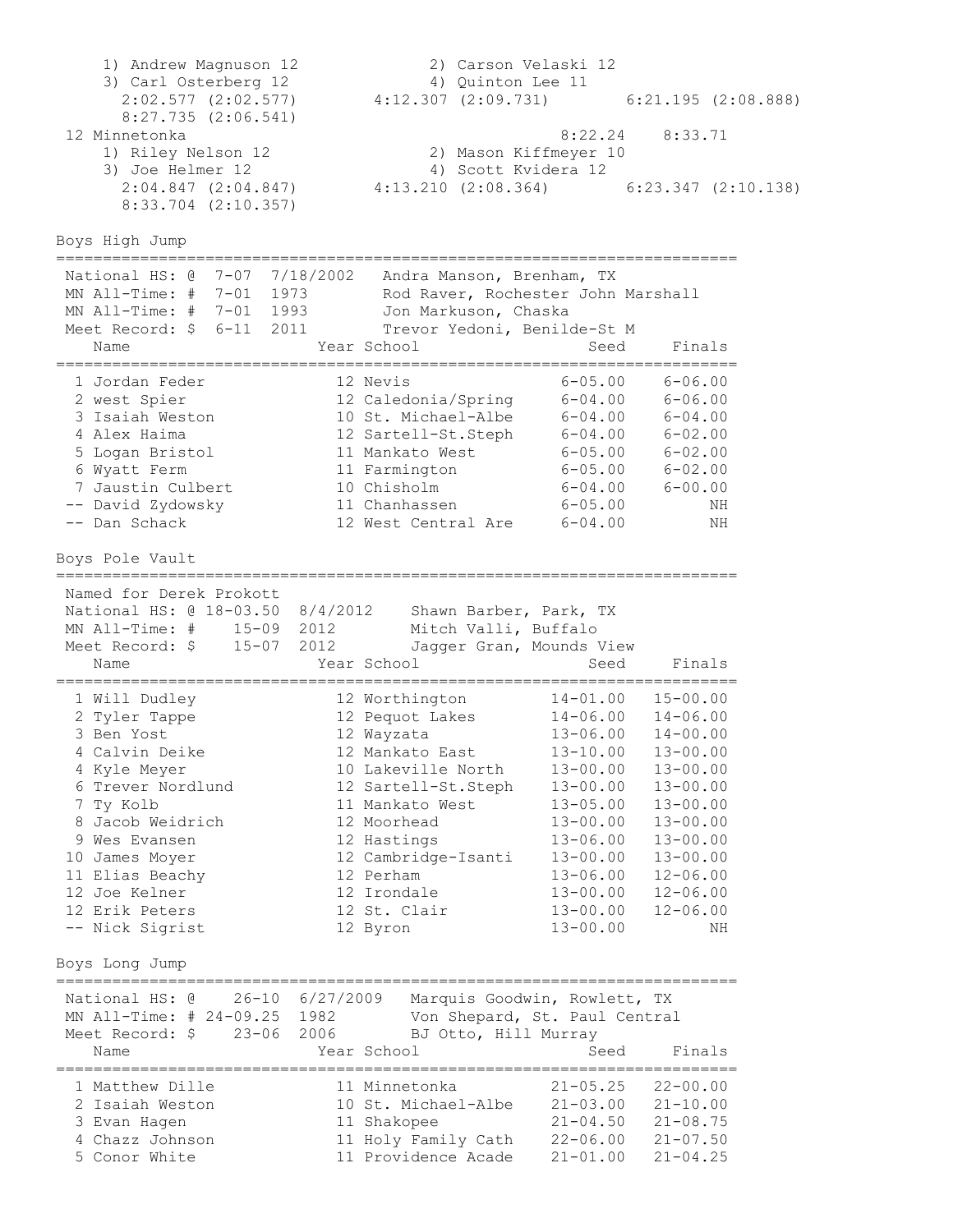| 6 Josh Eversman         | 12 Fairmont        | $21 - 01.00$ | $21 - 04.00$ |
|-------------------------|--------------------|--------------|--------------|
| 7 Nick Shure            | 11 Blue Earth Area | $21 - 03.00$ | $21 - 01.75$ |
| 8 Kjetil Cline          | 10 East Ridge      | $21 - 02.00$ | $20 - 08.50$ |
| 9 Jacob Pederson        | 12 Yellow Medicine | $21 - 01.50$ | $20 - 07.25$ |
| 10 Preston Huddelston   | 12 Forest Lake     | $21 - 04.25$ | $20 - 05.00$ |
| 11 Zach Jones           | 12 New Praque      | $21 - 03.75$ | $20 - 04.50$ |
| 12 Diego Tena Gutierrez | 11 Champlin Park   | $21 - 06.00$ | $19 - 04.75$ |

Boys Triple Jump

| National HS: 0 54-10.25<br>MN All-Time: # 50-04.50<br>Meet Record: \$ 50-03.25 | 7/29/2004<br>Kenn Hall, Tara, LA<br>2011<br>Michael Sandle, Eden Prairie<br>2011<br>Michael Sandle, Eden Prairie |                                                              |                                                              |
|--------------------------------------------------------------------------------|------------------------------------------------------------------------------------------------------------------|--------------------------------------------------------------|--------------------------------------------------------------|
| Name                                                                           | Year School                                                                                                      | Seed                                                         | Finals                                                       |
| 1 Ky'eric Baynes<br>2 Matt Moberg<br>3 Tony Ukkelberg<br>4 Jake Lieberg        | 11 Anoka<br>12 Park Christian<br>10 Ottertail Centra<br>10 Sartell-St.Steph                                      | $45 - 04.50$<br>$44 - 00.00$<br>$43 - 05.50$<br>$43 - 10.00$ | $45 - 02.50$<br>$44 - 07.75$<br>$43 - 08.75$<br>$43 - 06.00$ |
| 5 Sola Olateju                                                                 | 12 Mounds View                                                                                                   | $45 - 06.00$                                                 | $43 - 01.00$                                                 |
| 6 Jake Maiers<br>7 Bakari Jackson                                              | 12 Shakopee<br>11 Nova Classical A                                                                               | $43 - 02.00$<br>$42 - 09.00$                                 | $42 - 11.00$<br>$42 - 05.50$                                 |
| 8 Cameron Hastings*                                                            | 12 Blake School                                                                                                  | $42 - 01.00$                                                 | $42 - 05.00$                                                 |
| 9 Zach Bahr                                                                    | 12 Belle Plaine/Hol                                                                                              | $43 - 07.50$                                                 | $42 - 02.00$                                                 |
| 10 Ben Farrell                                                                 | 11 Pine Island                                                                                                   | $42 - 00.50$                                                 | $41 - 02.75$                                                 |
| 11 Denis Li                                                                    | 11 Mounds View                                                                                                   | $43 - 01.50$                                                 | $40 - 10.00$                                                 |
| 12 Riley Hillstrom                                                             | 12 St. Croix Luther                                                                                              | $42 - 02.50$                                                 | $40 - 03.25$                                                 |

Boys Shot Put

| National HS: @ 81-03.50<br>$65 - 08$<br>$MN$ All-Time: # | 6/16/1979<br>2012             | Michael Carter, Jefferson, TX<br>Thomas Anderson, Andover |
|----------------------------------------------------------|-------------------------------|-----------------------------------------------------------|
| Meet Record: \$ 61-02.75                                 | 2012<br>Tom Anderson, Andover |                                                           |
| Name                                                     | Year School                   | Seed<br>Finals                                            |
| 1 Payton Otterdahl                                       | 12 Rosemount                  | $58 - 00.75$<br>$57 - 08.50$                              |
| 2 Stelter Andrew                                         | 12 Owatonna                   | $57 - 08.50$<br>$57 - 00.50$                              |
| 3 Kai Barber                                             | 12 Totino-Grace               | $53 - 10.75$<br>$55 - 07.00$                              |
| 4 Jake Hoops*                                            | 12 Blake School               | $55 - 06.00$<br>$55 - 04.00$                              |
| 5 Travis Jacobson                                        | 12 Pequot Lakes               | $52 - 00.50$<br>$52 - 07.50$                              |
| 6 Eric Dols                                              | 11 Prior Lake                 | $54 - 07.25$<br>$51 - 08.50$                              |
| 7 Kieran McKeag                                          | 10 Apple Valley               | $53 - 09.00$<br>$51 - 04.00$                              |
| 8 Andrew Hagan                                           | 12 Austin                     | $51 - 03.50$<br>$50 - 11.50$                              |
| 9 Frank Ragnow                                           | 12 Chanhassen                 | $52 - 03.00$<br>$51 - 02.50$                              |
| Aaron Steidl<br>10                                       | 12 Alexandria                 | $50 - 07.00$<br>$52 - 04.00$                              |
| 11 Brady Thomsen                                         | 12 Grand Rapids               | $49 - 08.25$<br>$51 - 04.50$                              |
| 12 Benjamin Miller                                       | 12 St. Cloud Apollo           | $47 - 10.00$<br>$53 - 06.00$                              |

Boys Discus Throw

| National HS: @ 237-06<br>MN All-Time: # 201-07<br>Meet Record: \$ 179-11                                                                             | 7/9/2011<br>2001<br>2008 | Ryan Crouser, Barlow, OR<br>Karl Erickson, Rochester Century<br>Micah Hegerle, Kasson Mantorvil                                         |                                                                                                              |                                                                                                              |
|------------------------------------------------------------------------------------------------------------------------------------------------------|--------------------------|-----------------------------------------------------------------------------------------------------------------------------------------|--------------------------------------------------------------------------------------------------------------|--------------------------------------------------------------------------------------------------------------|
| Name                                                                                                                                                 |                          | Year School                                                                                                                             | Seed                                                                                                         | Finals                                                                                                       |
| 1 Payton Otterdahl<br>2 Tyler Kolander<br>3 Josh Corcoran<br>4 Brady Thomsen<br>5 Ryan Kruse<br>6 Stelter Andrew<br>7 Jake Hoops*<br>8 Kieran McKeag |                          | 12 Rosemount<br>11 Waseca<br>11 Lakeville South<br>12 Grand Rapids<br>12 St. Clair<br>12 Owatonna<br>12 Blake School<br>10 Apple Valley | $151 - 07$<br>$161 - 09$<br>$151 - 02$<br>$163 - 09$<br>$157 - 05$<br>$152 - 03$<br>$162 - 02$<br>$155 - 06$ | $167 - 09$<br>$163 - 08$<br>$159 - 06$<br>$156 - 10$<br>$154 - 00$<br>$153 - 04$<br>$151 - 11$<br>$149 - 07$ |